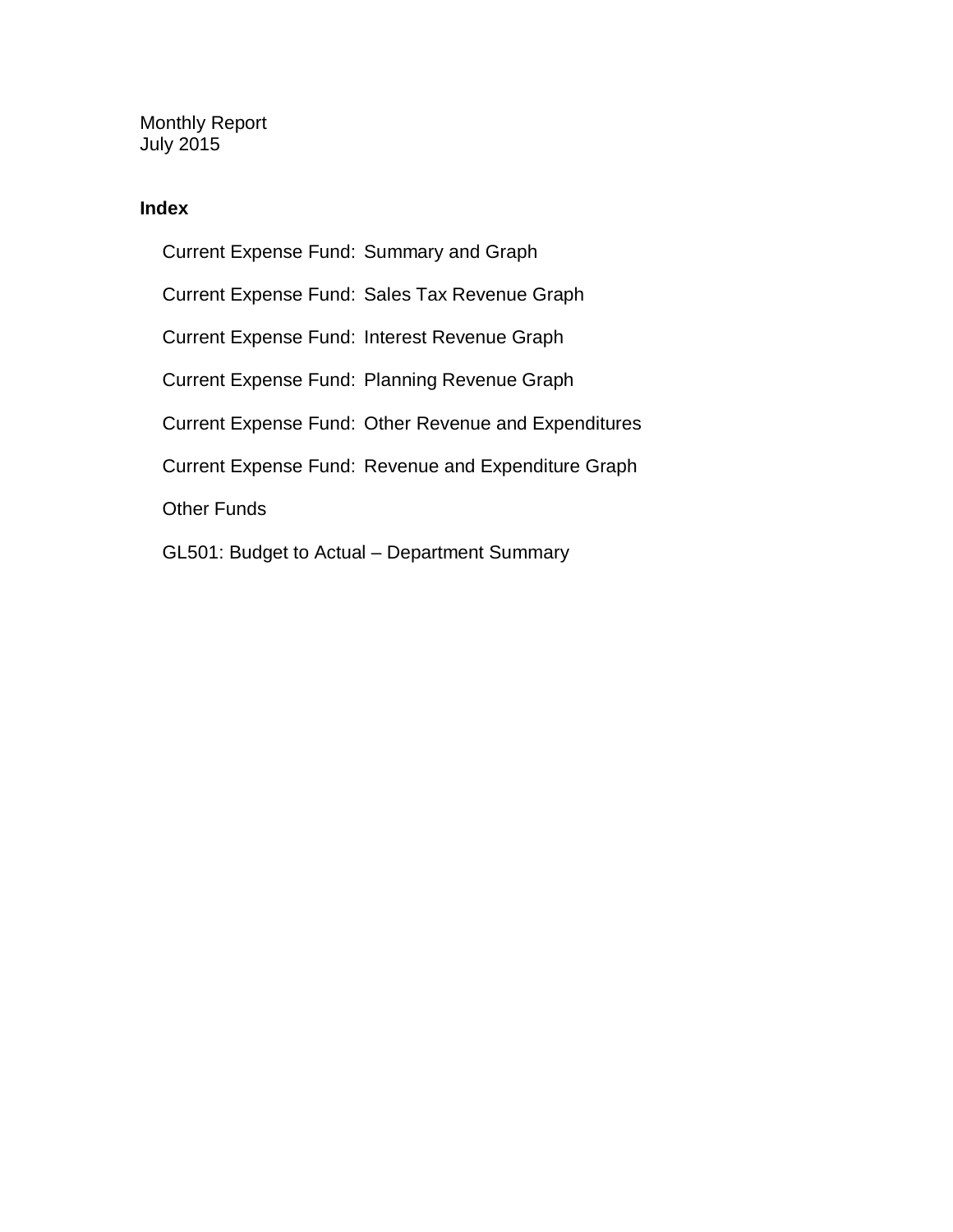#### Island County **Monthly Report / JULY 2015**

#### **CURRENT EXPENSE FUND Thousands (000's)**

|                               |         | <b>Current Year</b> |                              |        |                          | 2014           |                              |        |                          | 2013       |                              |        |
|-------------------------------|---------|---------------------|------------------------------|--------|--------------------------|----------------|------------------------------|--------|--------------------------|------------|------------------------------|--------|
|                               | Current | <b>YTD</b>          | <b>Budget</b><br>Net of Beg. | %VS    | Current                  | <b>YTD</b>     | <b>Budget</b><br>Net of Beg. | %VS    | Current                  | <b>YTD</b> | <b>Budget</b><br>Net of Beg. | %VS    |
|                               | Actual  | Actual              | Fund Bal                     | Budget | Actual                   | Actual         | Fund Bal                     | Budget | Actual                   | Actual     | Fund Bal                     | Budget |
| Revenue                       |         |                     |                              |        |                          |                |                              |        |                          |            |                              |        |
| Property Tax                  | 45      | 4,323               | 7,786                        | 56%    | (32)                     | 4,084          | 7,482                        | 55%    | 38                       | 4,059      | 7,291                        | 56%    |
| Sales Tax                     | 415     | 1,620               | 5,157                        | 31%    | 436                      | 2,701          | 4,484                        | 60%    | 393                      | 2,071      | 4,052                        | 51%    |
| <b>Planning and Community</b> | 212     | 1,059               | 1,830                        | 58%    | 132                      | 977            | 1,456                        | 67%    | 135                      | 856        | 1,363                        | 63%    |
| Interest - Investment         | 41      | 353                 | 552                          | 64%    | 36                       | 335            | 552                          | 61%    | 50                       | 337        | 302                          | 112%   |
| Gain/Loss on Investment       | (6)     | 11                  |                              |        |                          | 20             |                              |        | 8                        | (1)        |                              |        |
| Other                         | 474     | 3,631               | 6.585                        | 55%    | 458                      | 3,456          | 6.402                        | 54%    | 438                      | 4,465      | 5.427                        | 82%    |
| Subtotal                      | 1,181   | 10,996              | 21,910                       | 50%    | 1,030                    | 11,573         | 20,376                       | 57%    | 1,062                    | 11,787     | 18,435                       | 64%    |
| Intergovernmental (Grants)    | 296     | 718                 | 1,034                        | 69%    | 122                      | 480            | 951                          | 50%    | 50                       | 411        | 981                          | 42%    |
| Total                         | 1.477   | 11.714              | 22,944                       | 51%    | 1.152                    | 12,053         | 21,327                       | 57%    | 1.112                    | 12.198     | 19.416                       | 63%    |
| Interfund Transfers-In        |         | 2,958               | 2,958                        | 100%   | $\overline{\phantom{0}}$ | 2,698          | 2,714                        | 99%    | $\overline{\phantom{0}}$ | 2,357      | 2,367                        | 100%   |
| Use of Beg Fund Balance       |         | $\overline{a}$      | 669                          | 0%     | $\overline{a}$           | $\overline{a}$ | 1,700                        | 0%     |                          |            | 1,219                        | 0%     |
| <b>Total Revenue</b>          | 1.477   | 14.672              | 26,571                       | 55%    | 1,151                    | 14,751         | 25,741                       | 57%    | 1.111                    | 14,555     | 23,002                       | 63%    |
| Salaries & Benefits           | 1,377   | 9,139               | 18,141                       | 50%    | 1,247                    | 9,041          | 17,515                       | 52%    | 1,233                    | 8,305      | 15,612                       | 53%    |
| Services & Supplies           | 459     | 3,247               | 6,302                        | 52%    | 487                      | 3,298          | 6,057                        | 54%    | 460                      | 3,135      | 5,607                        | 56%    |
| Capital                       |         | 248                 | 523                          | 47%    | 11                       | 59             | 362                          | 16%    | 49                       | 165        | 604                          | 27%    |
| <b>Expenditures</b>           | 1,836   | 12,634              | 24,966                       | 51%    | 1.745                    | 12,398         | 23,934                       | 52%    | 1,742                    | 11,605     | 21,823                       | 53%    |
| Interfund Transfers-Out       |         | 1,604               | 1,604                        | 100%   | $\overline{\phantom{a}}$ | 1,767          | 1,807                        | 98%    | 177                      | 1,130      | 1,179                        | 96%    |
| <b>Total Expenditures</b>     | 1,836   | 14,238              | 26,570                       | 54%    | 1.744                    | 14,165         | 25,741                       | 55%    | 1,917                    | 12,735     | 23,002                       | 55%    |
| Net Current Expense           | (359)   | 434                 |                              |        | (593)                    | 586            | $\mathbf 0$                  |        | (806)                    | 1,820      | $\Omega$                     |        |





July is 7/12th OR APROX. 58.33% OF THE TOTAL YEAR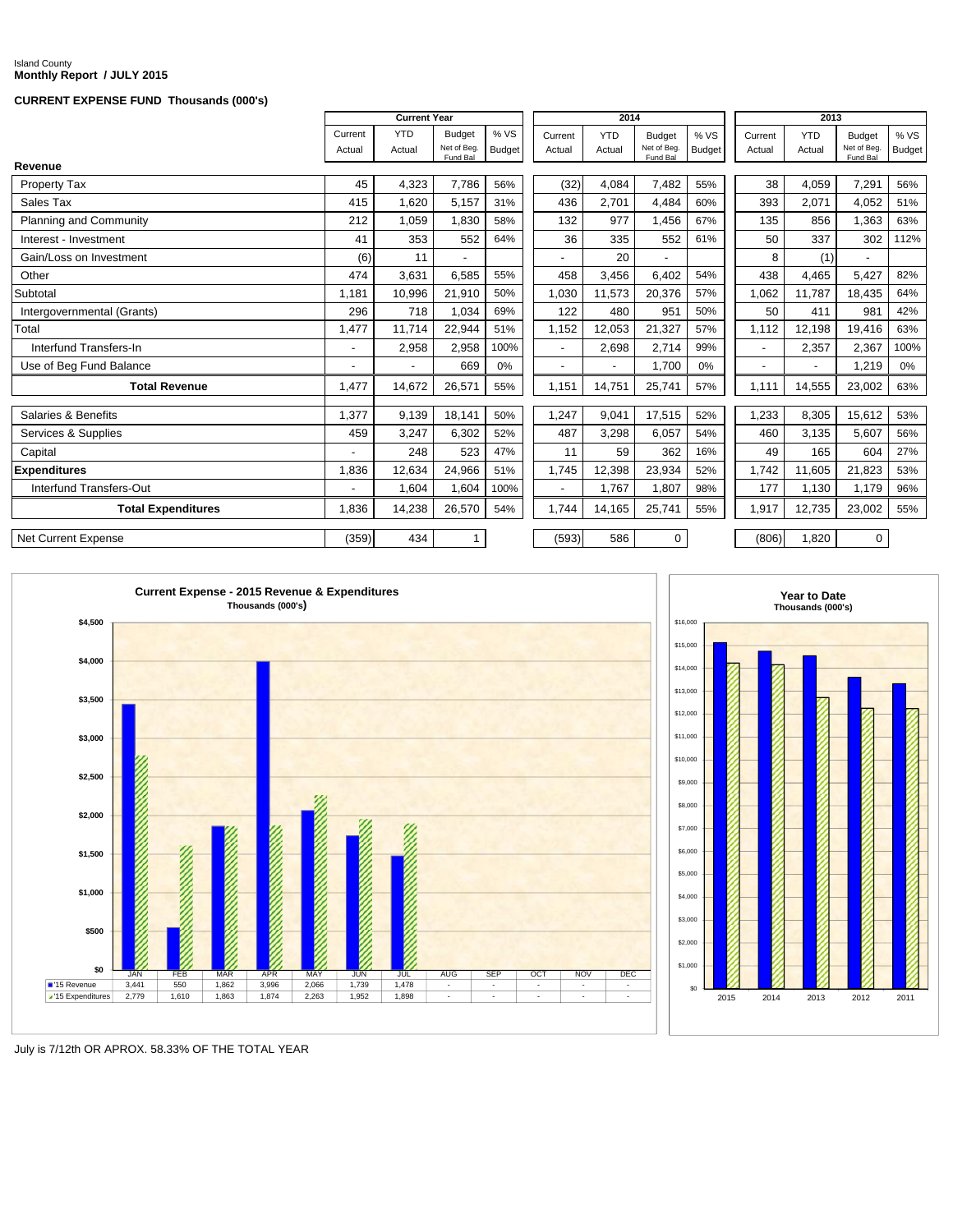### **2015 Sales Tax Revenue - Current Expense Fund**

#### **Year to Date**

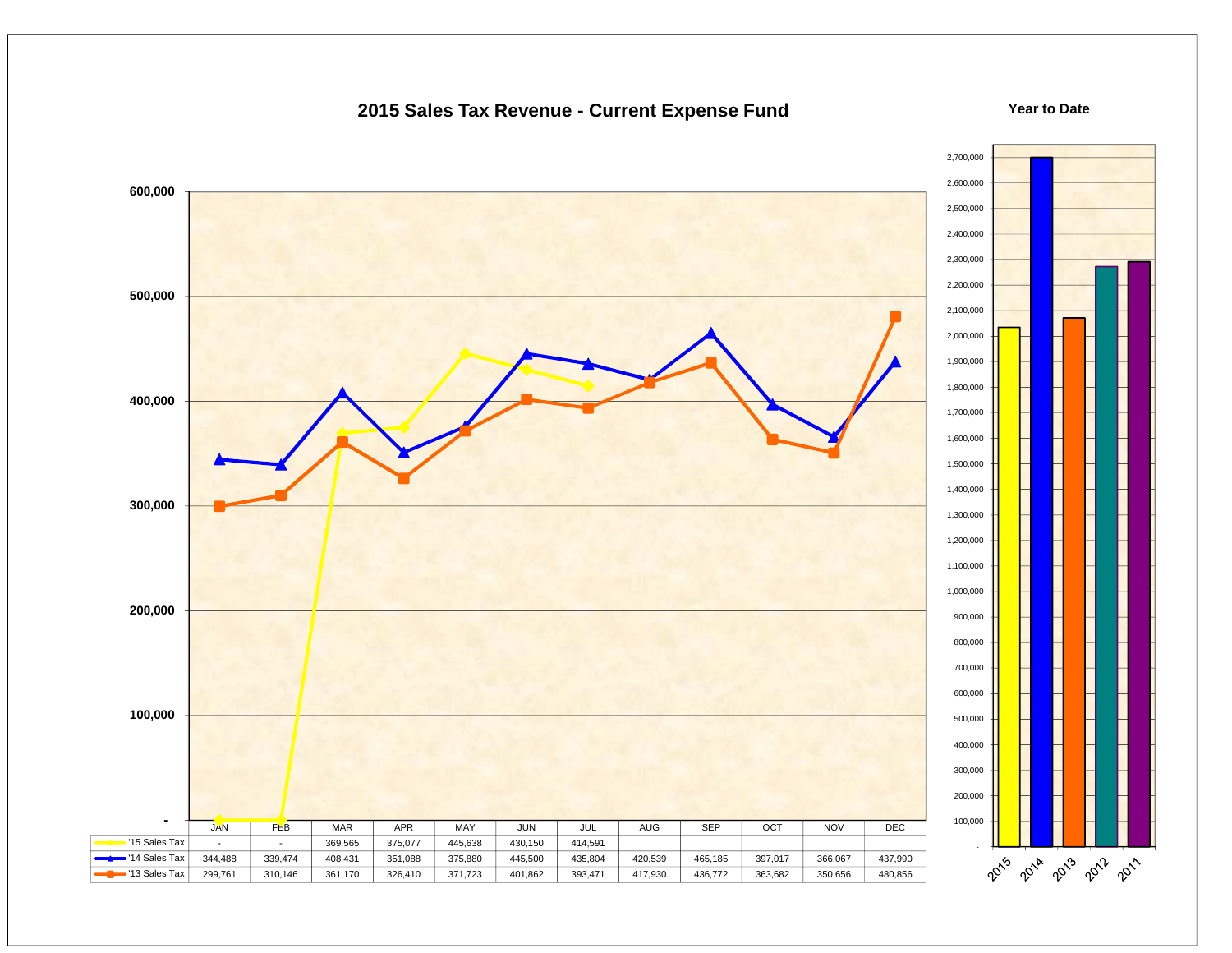

2015 2014 2013 2012 2011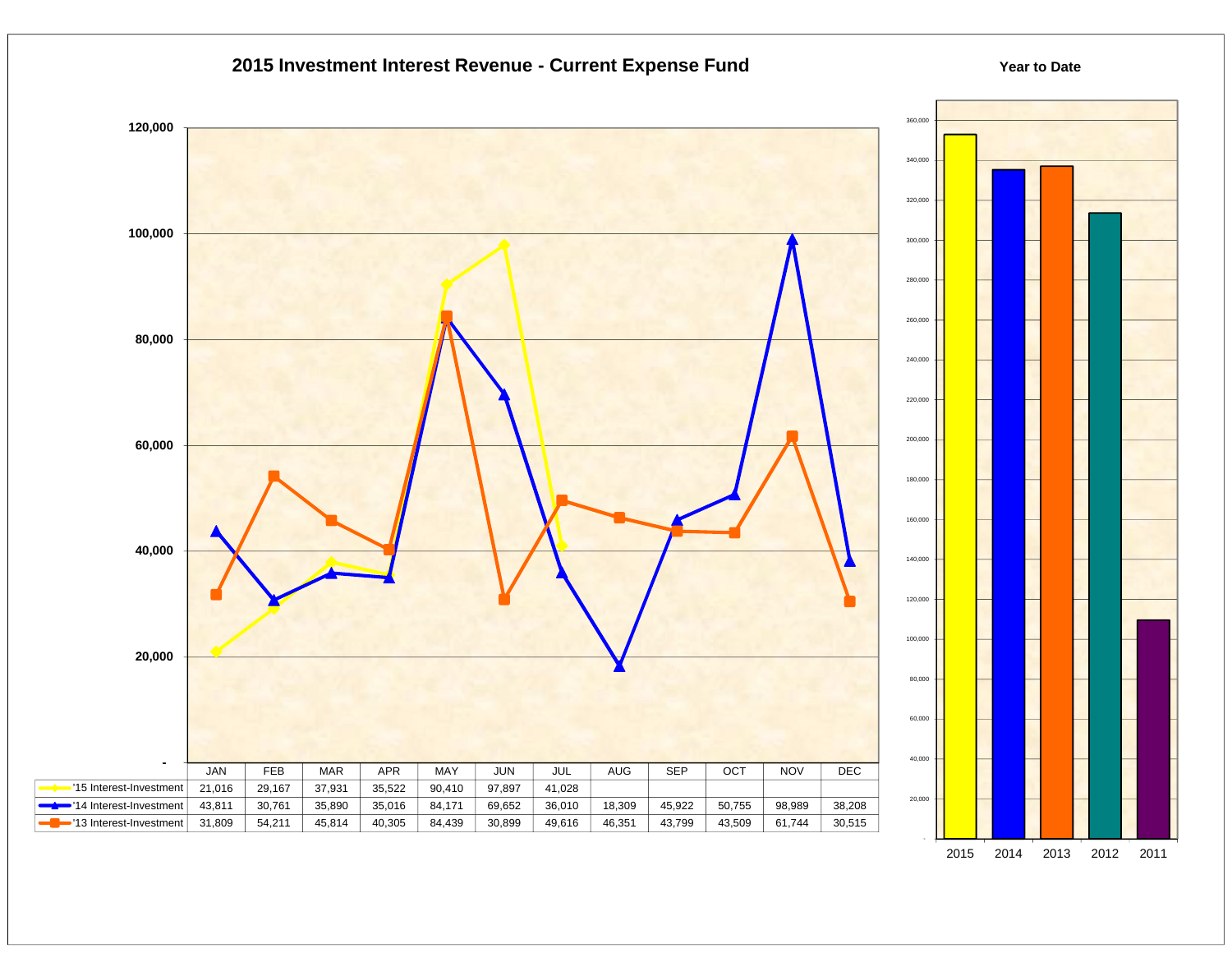

2015 2014 2013 2012 2011

-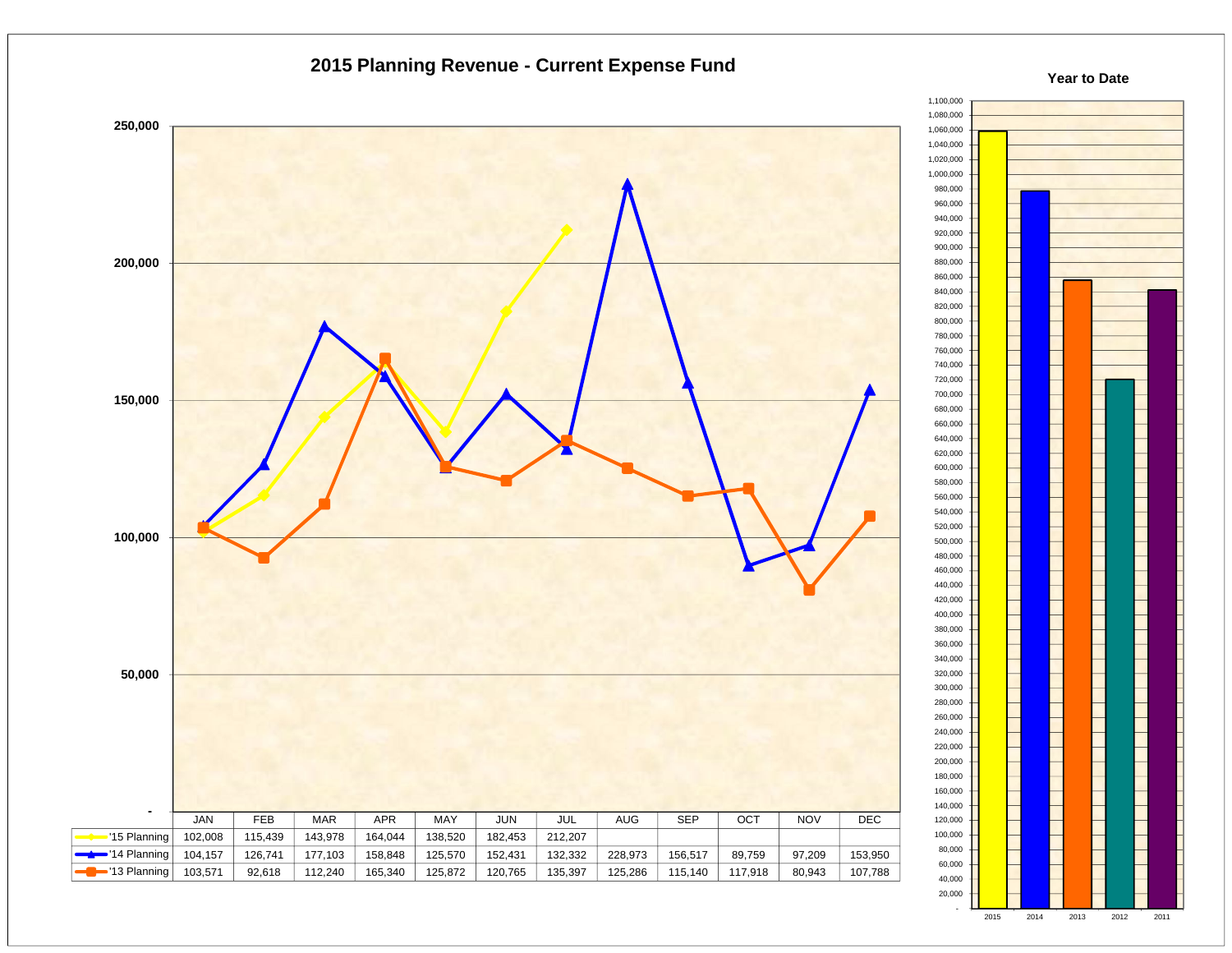# July 2015 **CURRENT EXPENSE FUND**

By Department

## **Other Revenue**

| <b>Year to Date</b>               | <b>ACTUAL</b> | <b>BUDGET</b> | Year to Date % |
|-----------------------------------|---------------|---------------|----------------|
| Auditor                           | 380,687       | 558,461       | 68.2%          |
| <b>Clerk</b>                      | 194,539       | 363,000       | 53.6%          |
| <b>District Court</b>             | 569,232       | 1,020,900     | 55.8%          |
| <b>Sheriff</b>                    | 527,934       | 621,228       | 85.0%          |
| <b>Sales Tax Criminal Justice</b> | 249,760       | 645,000       | 38.7%          |
| Cable Tax                         | 0             | 540,000       | 0.0%           |
| Prop Tax Penalty                  | 287,405       | 383,000       | 75.0%          |
| Prop Tax Interest                 | 408,873       | 650,000       | 62.9%          |
| State Sh Rev PUD                  | 137,550       | 134,000       | 102.6%         |
| <b>County Assistance</b>          | 244,316       | 448,000       | 54.5%          |
| <b>Criminal Justice</b>           | 263,698       | 467,000       | 56.5%          |
| Liquor Tax                        | 128,605       | 240,000       | 53.6%          |
| Other                             | 237,945       | 513,912       | 46.3%          |
| <b>Total Other Revenue</b>        | 3,630,544     | 6,584,501     | 55.14%         |

## **Expenditures**

| <b>Year to Date</b>         | <b>ACTUAL</b> | <b>BUDGET</b> | Year to Date % |
|-----------------------------|---------------|---------------|----------------|
| Assessor                    | 540,636       | 1,159,497     | 46.6%          |
| Auditor                     | 461,060       | 894,015       | 51.6%          |
| <b>Budget</b>               | 36,821        | 68,821        | 53.5%          |
| <b>Central Services</b>     | 688,954       | 1,882,849     | 36.6%          |
| <b>Clerk</b>                | 247,240       | 535,644       | 46.2%          |
| Commissioners               | 313,582       | 639,073       | 49.1%          |
| Coroner                     | 150,603       | 275,230       | 54.7%          |
| <b>District Court</b>       | 579,838       | 1,189,006     | 48.8%          |
| <b>Emergency Management</b> | 100,072       | 208,405       | 48.0%          |
| <b>Facilities</b>           | 597,516       | 1,220,735     | 48.9%          |
| <b>GSA</b>                  | 645,525       | 1,195,646     | 54.0%          |
| <b>Human Resources</b>      | 189,749       | 443,045       | 42.8%          |
| <b>Human Services</b>       | 77,095        | 152,435       | 50.6%          |
| Miscellaneous               | 111,505       | 245,779       | 45.4%          |
| Parks                       | 187,749       | 311,649       | 60.2%          |
| Planning                    | 924,019       | 1,944,525     | 47.5%          |
| Prosecutor                  | 798,870       | 1,545,146     | 51.7%          |
| <b>Sheriff</b>              | 4,717,797     | 8,367,044     | 56.4%          |
| <b>Superior Court</b>       | 591,802       | 1,199,876     | 49.3%          |
| Treasurer                   | 319,757       | 644,197       | 49.6%          |
| Non Departmental            | 354,966       | 844,373       | 42.0%          |
| <b>Total Expenditures</b>   | 12,635,157    | 24,966,990    | 50.61%         |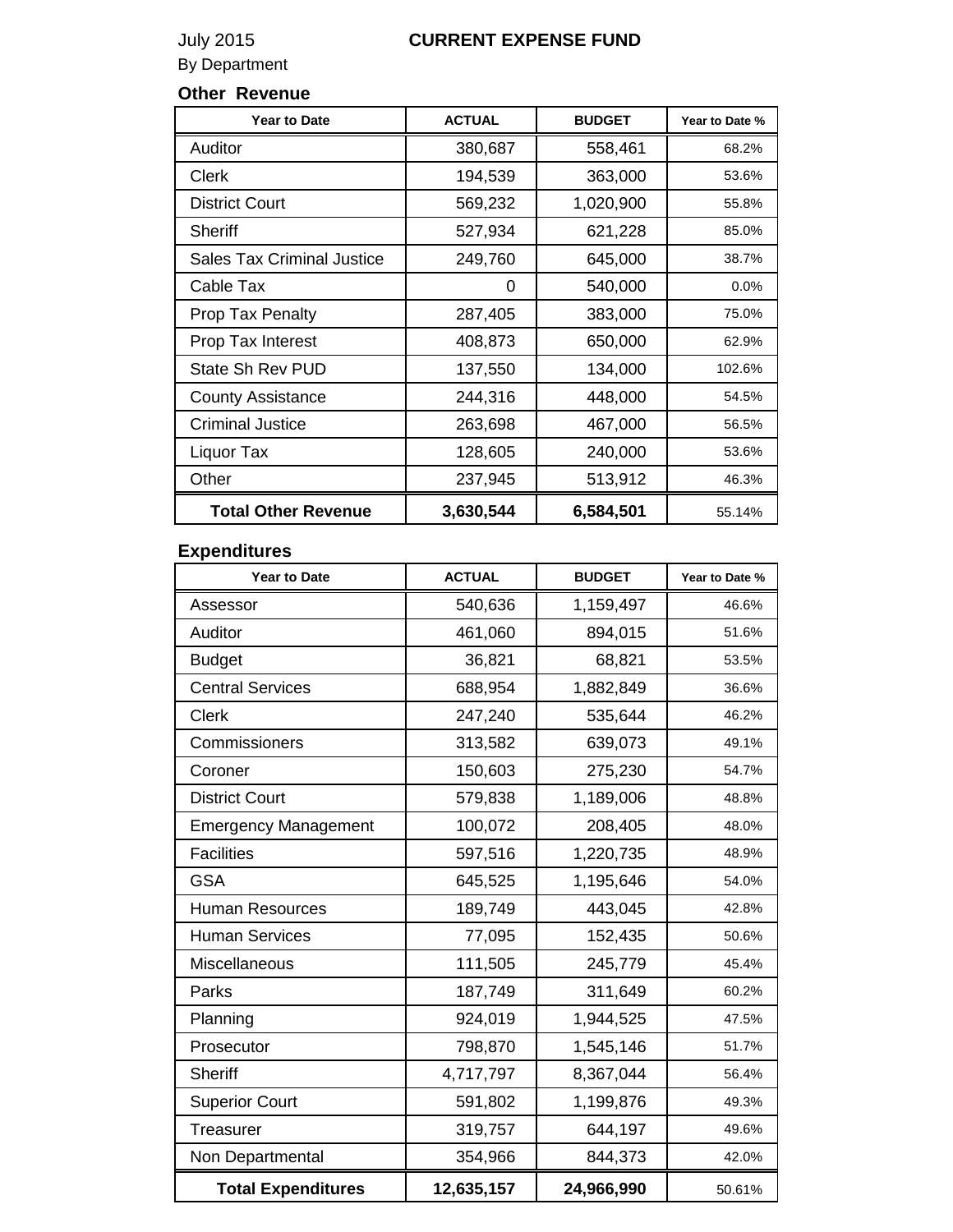

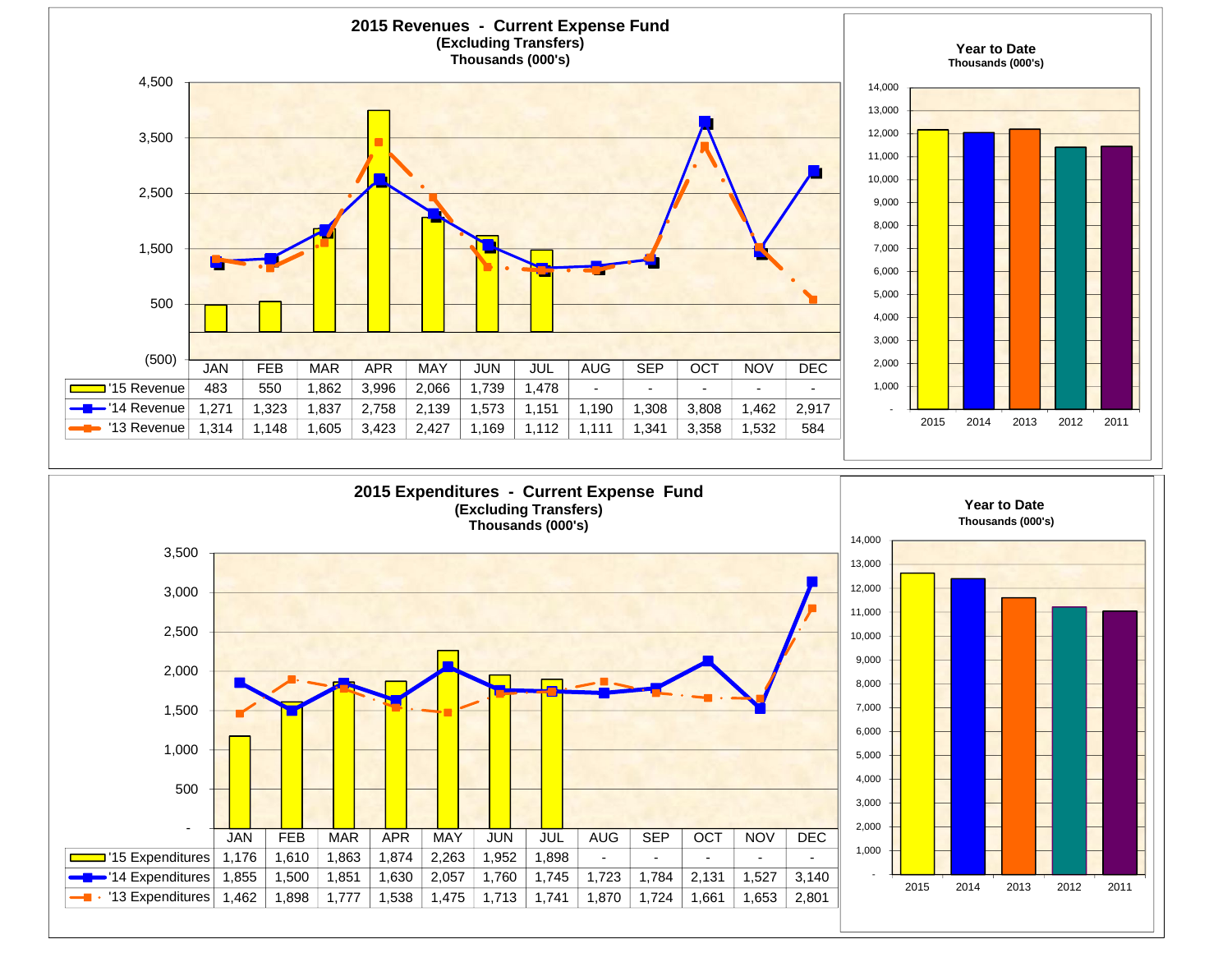## July 2015 **OTHER FUNDS**

#### **Revenue**

| <b>Year to Date</b>         | <b>Actual Transfers</b> | <b>Actual Revenue</b><br>(Excludes Transfers) | <b>Budget</b><br>(Excludes Transfers) | <b>Year to Date</b><br>% |
|-----------------------------|-------------------------|-----------------------------------------------|---------------------------------------|--------------------------|
| <b>Clean Water Utility</b>  |                         | 882,945                                       | 1,460,000                             | 60.5%                    |
| <b>Conservation Futures</b> |                         | 396,856                                       | 831,370                               | 47.7%                    |
| <b>Health Funds</b>         | 492,667                 | 1,775,454                                     | 3,389,529                             | 52.4%                    |
| Human Services Funds        | 393,486                 | 1,490,365                                     | 3,350,520                             | 44.5%                    |
| Juvenile Detention Facility | 300,000                 | 371,631                                       | 900,690                               | 41.3%                    |
| <b>Public Works Funds</b>   | 902,322                 | 11,224,218                                    | 22,687,990                            | 49.5%                    |
| <b>REET 1 &amp; 2</b>       |                         | 1,466,796                                     | 2,130,000                             | 68.9%                    |
| Solid Waste                 |                         | 3,917,649                                     | 6,176,559                             | 63.4%                    |
| <b>Extension Services</b>   | 128,411                 | 90,613                                        | 245,511                               | 36.9%                    |
| <b>Insurance Reserve</b>    |                         | 610,403                                       | 885,253                               | 69.0%                    |
| <b>Motor Pool</b>           | 482,071                 | -90                                           | $\Omega$                              |                          |
| <b>Miscellaneous</b>        | 181,784                 | 1,204,434                                     | 2,907,941                             | 41.4%                    |

### **Expenditures**

| <b>Year to Date</b>         | <b>Actual Transfers</b> | <b>Actual Expenditures</b><br>(Excludes Transfers) | <b>Budget</b><br>(Excludes Transfers) | <b>Year to Date</b><br>% |
|-----------------------------|-------------------------|----------------------------------------------------|---------------------------------------|--------------------------|
| <b>Clean Water Utility</b>  | 70,510.00               | 423,867.26                                         | 1,389,490.00                          | 30.5%                    |
| <b>Conservation Futures</b> |                         | 16,633.34                                          | 831,370.00                            | 2.0%                     |
| <b>Health Funds</b>         | 155,202.00              | 1,792,330.17                                       | 3,744,994.00                          | 47.9%                    |
| Human Services Funds        | 452,759.00              | 1,771,532.67                                       | 4,089,901.00                          | 43.3%                    |
| Juvenile Detention Facility | 61,287.00               | 577,673.82                                         | 1,139,403.00                          | 50.7%                    |
| <b>Public Works Funds</b>   | 1,995,672.00            | 8,549,470.21                                       | 21,954,922.00                         | 38.9%                    |
| <b>REET 1 &amp; 2</b>       | 864,247.00              | 325,772.28                                         | 1,887,698.00                          | 17.3%                    |
| Solid Waste                 | 422,823.00              | 3,026,653.75                                       | 5,753,736.00                          | 52.6%                    |
| <b>Extension Services</b>   |                         | 150,832.29                                         | 373,922.00                            | 40.3%                    |
| <b>Insurance Reserve</b>    | 33,617.00               | 195,243.14                                         | 834,136.00                            | 23.4%                    |
| <b>Motor Pool</b>           | 31,241.00               | 62,247.20                                          | 474,400.00                            | 13.1%                    |
| Miscellaneous               | 147,556.00              | 1,374,030.72                                       | 3,377,404.00                          | 40.7%                    |

#### **Grouped Funds**

Health Funds [Public Health Pooling, Natural Resources, Water Quality (104,165,149)]

Human Services Funds [Housing, Homeless Housing, Veterans, Mental Health, Developmental Disabilities, Alcohol Abuse, Therapeutic Sales Tax, Admin (105,106,107,113,114,123,126,129)

Public Works Funds [Road, Paths & Trails, Admin, Storm & Surface Water, Capital Drainage, Equipment Rental & Revolving (101,137,139,144,321,501,119,410)

Miscellaneous [Law Library, Elections, Fire Permit, Treasurer & Auditor O&M, Rural County Sales Tax, 2% Hotel/Motel Public Facilities,CASA, Drug Seizure, Anti Profiteering, Enhanced 911, Family Resource Centers, Joint Tourism, Federal Asset Fortfeiture, Trial Court Improvement, Historic Preservation (103,111,115,116,118,121,124,130,131,133,136,140,141,142,143,146,147,157,180)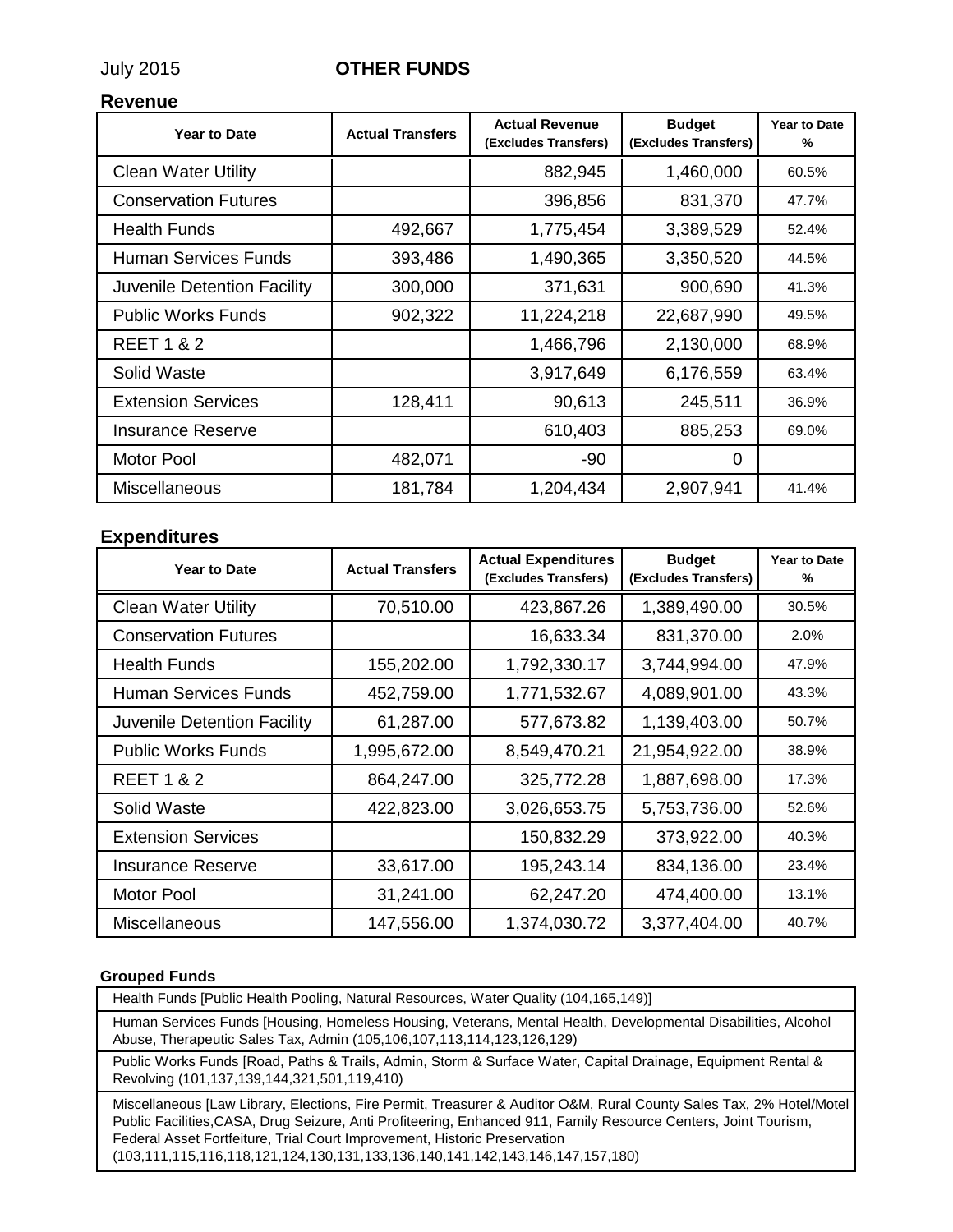| <b>YTD</b><br><b>Group - Description</b><br><b>Budget</b><br><b>Encumbrance</b><br><b>Balance</b><br><b>Actual</b><br>Dept: 11 PUBLIC WORKS<br><b>Revenue</b><br>34 CHARGES FOR GOODS & SERVICES<br>19,922.86<br>0.00<br>903.14<br>20,826.00<br>95.66<br><b>36 MISCELLANEOUS REVENUES</b><br>5,600.00<br>3,820.60<br>0.00<br>1,779.40<br>68.22<br>0.00<br>0.00<br>39 OTHER FINANCING SOURCES<br>283,947.00<br>283,947.00<br>100.00<br>0.00<br>2,682.54<br>99.13<br>310,373.00<br>307,690.46<br><b>Revenue Total:</b><br><b>Expenditures</b><br>10 SALARIES<br>163,487.00<br>90,973.58<br>0.00<br>72,513.42<br>55.64<br>15 BENEFITS<br>0.00<br>87,240.00<br>41,782.90<br>45,457.10<br>47.89<br>20 MAINTENANCE & OPERATIONS<br>58,882.00<br>46,600.65<br>0.00<br>12,281.35<br>79.14<br><b>30 INTERGOVERNMENT</b><br>1,040.00<br>7,208.60<br>0.00<br>(6,168.60)<br>693.13<br>0.00<br>50 INTERDEPT & TRANSFERS<br>1,000.00<br>1,183.68<br>(183.68)<br>118.36<br>311,649.00<br>187,749.41<br>0.00<br>123,899.59<br><b>Expenditure Total:</b><br>(1,276.00)<br>119,941.05<br>0.00<br>(121, 217.05)<br><b>Dept Total:</b><br><b>Dept: 13 HUMAN SERVICES</b><br><b>Expenditures</b><br>20 MAINTENANCE & OPERATIONS<br>0.00<br>75,339.88<br>50.57<br>152,435.00<br>77,095.12<br>0.00<br>50 INTERDEPT & TRANSFERS<br>6,010.00<br>6,010.00<br>0.00<br>100.00<br>158,445.00<br>83,105.12<br>0.00<br>75,339.88<br>52.45<br><b>Expenditure Total:</b><br>0.00<br>(158, 445.00)<br>(83, 105.12)<br>(75, 339.88)<br><b>Dept Total:</b><br>Dept: 20 ASSESSOR<br><b>Revenue</b><br>34 CHARGES FOR GOODS & SERVICES<br>21,375.00<br>0.00<br>197.58<br>99.07<br>21,177.42<br>0.00<br><b>36 MISCELLANEOUS REVENUES</b><br>0.00<br>185.00<br>(185.00)<br>0.00<br>21,375.00<br>21,362.42<br>0.00<br>12.58<br><b>Revenue Total:</b><br><b>Expenditures</b><br>10 SALARIES<br>0.00<br>740,298.00<br>356,163.81<br>384,134.19<br>48.11<br>0.00<br>15 BENEFITS<br>315,199.00<br>135,339.41<br>179,859.59<br>42.93<br>49,132.82<br>0.00<br>20 MAINTENANCE & OPERATIONS<br>104,000.00<br>54,867.18<br>47.24<br>1,159,497.00<br>540,636.04<br>0.00<br>618,860.96<br>46.62<br><b>Expenditure Total:</b><br>(1,138,122.00)<br>(519, 273.62)<br>0.00<br>(618, 848.38)<br><b>Dept Total:</b><br>Dept: 21 AUDITOR<br>Revenue<br>32 LICENSES & PERMITS<br>0.00<br>5,000.00<br>2,664.00<br>2,336.00<br>53.28<br>34 CHARGES FOR GOODS & SERVICES<br>552,361.00<br>0.00<br>68.25<br>377,013.23<br>175,347.77<br><b>36 MISCELLANEOUS REVENUES</b><br>1,100.00<br>1,010.18<br>0.00<br>89.82<br>91.83<br>177,773.59<br>68.16<br>558,461.00<br>380,687.41<br>0.00<br><b>Revenue Total:</b><br><b>Expenditures</b><br>10 SALARIES<br>575,993.00<br>290,159.55<br>0.00<br>285,833.45<br>50.37<br>15 BENEFITS<br>241,870.00<br>102,757.20<br>0.00<br>139,112.80<br>42.48<br>20 MAINTENANCE & OPERATIONS<br>0.00<br>76,152.00<br>68,142.97<br>8,009.03<br>89.48<br><b>Expenditure Total:</b><br>894,015.00<br>461,059.72<br>0.00<br>432,955.28<br>(335, 554.00)<br>(80, 372.31)<br>0.00<br>(255, 181.69) |                    |  | <b>Report Date: 07/31/2015</b> |  |         |
|-----------------------------------------------------------------------------------------------------------------------------------------------------------------------------------------------------------------------------------------------------------------------------------------------------------------------------------------------------------------------------------------------------------------------------------------------------------------------------------------------------------------------------------------------------------------------------------------------------------------------------------------------------------------------------------------------------------------------------------------------------------------------------------------------------------------------------------------------------------------------------------------------------------------------------------------------------------------------------------------------------------------------------------------------------------------------------------------------------------------------------------------------------------------------------------------------------------------------------------------------------------------------------------------------------------------------------------------------------------------------------------------------------------------------------------------------------------------------------------------------------------------------------------------------------------------------------------------------------------------------------------------------------------------------------------------------------------------------------------------------------------------------------------------------------------------------------------------------------------------------------------------------------------------------------------------------------------------------------------------------------------------------------------------------------------------------------------------------------------------------------------------------------------------------------------------------------------------------------------------------------------------------------------------------------------------------------------------------------------------------------------------------------------------------------------------------------------------------------------------------------------------------------------------------------------------------------------------------------------------------------------------------------------------------------------------------------------------------------------------------------------------------------------------------------------------------------------------------------------------------------------------------------------------------------------------------------------------------------------------------------------------------------------------------------------|--------------------|--|--------------------------------|--|---------|
|                                                                                                                                                                                                                                                                                                                                                                                                                                                                                                                                                                                                                                                                                                                                                                                                                                                                                                                                                                                                                                                                                                                                                                                                                                                                                                                                                                                                                                                                                                                                                                                                                                                                                                                                                                                                                                                                                                                                                                                                                                                                                                                                                                                                                                                                                                                                                                                                                                                                                                                                                                                                                                                                                                                                                                                                                                                                                                                                                                                                                                                           |                    |  |                                |  | Percent |
|                                                                                                                                                                                                                                                                                                                                                                                                                                                                                                                                                                                                                                                                                                                                                                                                                                                                                                                                                                                                                                                                                                                                                                                                                                                                                                                                                                                                                                                                                                                                                                                                                                                                                                                                                                                                                                                                                                                                                                                                                                                                                                                                                                                                                                                                                                                                                                                                                                                                                                                                                                                                                                                                                                                                                                                                                                                                                                                                                                                                                                                           |                    |  |                                |  |         |
|                                                                                                                                                                                                                                                                                                                                                                                                                                                                                                                                                                                                                                                                                                                                                                                                                                                                                                                                                                                                                                                                                                                                                                                                                                                                                                                                                                                                                                                                                                                                                                                                                                                                                                                                                                                                                                                                                                                                                                                                                                                                                                                                                                                                                                                                                                                                                                                                                                                                                                                                                                                                                                                                                                                                                                                                                                                                                                                                                                                                                                                           |                    |  |                                |  |         |
|                                                                                                                                                                                                                                                                                                                                                                                                                                                                                                                                                                                                                                                                                                                                                                                                                                                                                                                                                                                                                                                                                                                                                                                                                                                                                                                                                                                                                                                                                                                                                                                                                                                                                                                                                                                                                                                                                                                                                                                                                                                                                                                                                                                                                                                                                                                                                                                                                                                                                                                                                                                                                                                                                                                                                                                                                                                                                                                                                                                                                                                           |                    |  |                                |  |         |
|                                                                                                                                                                                                                                                                                                                                                                                                                                                                                                                                                                                                                                                                                                                                                                                                                                                                                                                                                                                                                                                                                                                                                                                                                                                                                                                                                                                                                                                                                                                                                                                                                                                                                                                                                                                                                                                                                                                                                                                                                                                                                                                                                                                                                                                                                                                                                                                                                                                                                                                                                                                                                                                                                                                                                                                                                                                                                                                                                                                                                                                           |                    |  |                                |  |         |
|                                                                                                                                                                                                                                                                                                                                                                                                                                                                                                                                                                                                                                                                                                                                                                                                                                                                                                                                                                                                                                                                                                                                                                                                                                                                                                                                                                                                                                                                                                                                                                                                                                                                                                                                                                                                                                                                                                                                                                                                                                                                                                                                                                                                                                                                                                                                                                                                                                                                                                                                                                                                                                                                                                                                                                                                                                                                                                                                                                                                                                                           |                    |  |                                |  |         |
|                                                                                                                                                                                                                                                                                                                                                                                                                                                                                                                                                                                                                                                                                                                                                                                                                                                                                                                                                                                                                                                                                                                                                                                                                                                                                                                                                                                                                                                                                                                                                                                                                                                                                                                                                                                                                                                                                                                                                                                                                                                                                                                                                                                                                                                                                                                                                                                                                                                                                                                                                                                                                                                                                                                                                                                                                                                                                                                                                                                                                                                           |                    |  |                                |  |         |
|                                                                                                                                                                                                                                                                                                                                                                                                                                                                                                                                                                                                                                                                                                                                                                                                                                                                                                                                                                                                                                                                                                                                                                                                                                                                                                                                                                                                                                                                                                                                                                                                                                                                                                                                                                                                                                                                                                                                                                                                                                                                                                                                                                                                                                                                                                                                                                                                                                                                                                                                                                                                                                                                                                                                                                                                                                                                                                                                                                                                                                                           |                    |  |                                |  |         |
|                                                                                                                                                                                                                                                                                                                                                                                                                                                                                                                                                                                                                                                                                                                                                                                                                                                                                                                                                                                                                                                                                                                                                                                                                                                                                                                                                                                                                                                                                                                                                                                                                                                                                                                                                                                                                                                                                                                                                                                                                                                                                                                                                                                                                                                                                                                                                                                                                                                                                                                                                                                                                                                                                                                                                                                                                                                                                                                                                                                                                                                           |                    |  |                                |  |         |
|                                                                                                                                                                                                                                                                                                                                                                                                                                                                                                                                                                                                                                                                                                                                                                                                                                                                                                                                                                                                                                                                                                                                                                                                                                                                                                                                                                                                                                                                                                                                                                                                                                                                                                                                                                                                                                                                                                                                                                                                                                                                                                                                                                                                                                                                                                                                                                                                                                                                                                                                                                                                                                                                                                                                                                                                                                                                                                                                                                                                                                                           |                    |  |                                |  |         |
|                                                                                                                                                                                                                                                                                                                                                                                                                                                                                                                                                                                                                                                                                                                                                                                                                                                                                                                                                                                                                                                                                                                                                                                                                                                                                                                                                                                                                                                                                                                                                                                                                                                                                                                                                                                                                                                                                                                                                                                                                                                                                                                                                                                                                                                                                                                                                                                                                                                                                                                                                                                                                                                                                                                                                                                                                                                                                                                                                                                                                                                           |                    |  |                                |  |         |
|                                                                                                                                                                                                                                                                                                                                                                                                                                                                                                                                                                                                                                                                                                                                                                                                                                                                                                                                                                                                                                                                                                                                                                                                                                                                                                                                                                                                                                                                                                                                                                                                                                                                                                                                                                                                                                                                                                                                                                                                                                                                                                                                                                                                                                                                                                                                                                                                                                                                                                                                                                                                                                                                                                                                                                                                                                                                                                                                                                                                                                                           |                    |  |                                |  |         |
|                                                                                                                                                                                                                                                                                                                                                                                                                                                                                                                                                                                                                                                                                                                                                                                                                                                                                                                                                                                                                                                                                                                                                                                                                                                                                                                                                                                                                                                                                                                                                                                                                                                                                                                                                                                                                                                                                                                                                                                                                                                                                                                                                                                                                                                                                                                                                                                                                                                                                                                                                                                                                                                                                                                                                                                                                                                                                                                                                                                                                                                           |                    |  |                                |  |         |
|                                                                                                                                                                                                                                                                                                                                                                                                                                                                                                                                                                                                                                                                                                                                                                                                                                                                                                                                                                                                                                                                                                                                                                                                                                                                                                                                                                                                                                                                                                                                                                                                                                                                                                                                                                                                                                                                                                                                                                                                                                                                                                                                                                                                                                                                                                                                                                                                                                                                                                                                                                                                                                                                                                                                                                                                                                                                                                                                                                                                                                                           |                    |  |                                |  | 60.24   |
|                                                                                                                                                                                                                                                                                                                                                                                                                                                                                                                                                                                                                                                                                                                                                                                                                                                                                                                                                                                                                                                                                                                                                                                                                                                                                                                                                                                                                                                                                                                                                                                                                                                                                                                                                                                                                                                                                                                                                                                                                                                                                                                                                                                                                                                                                                                                                                                                                                                                                                                                                                                                                                                                                                                                                                                                                                                                                                                                                                                                                                                           |                    |  |                                |  |         |
|                                                                                                                                                                                                                                                                                                                                                                                                                                                                                                                                                                                                                                                                                                                                                                                                                                                                                                                                                                                                                                                                                                                                                                                                                                                                                                                                                                                                                                                                                                                                                                                                                                                                                                                                                                                                                                                                                                                                                                                                                                                                                                                                                                                                                                                                                                                                                                                                                                                                                                                                                                                                                                                                                                                                                                                                                                                                                                                                                                                                                                                           |                    |  |                                |  |         |
|                                                                                                                                                                                                                                                                                                                                                                                                                                                                                                                                                                                                                                                                                                                                                                                                                                                                                                                                                                                                                                                                                                                                                                                                                                                                                                                                                                                                                                                                                                                                                                                                                                                                                                                                                                                                                                                                                                                                                                                                                                                                                                                                                                                                                                                                                                                                                                                                                                                                                                                                                                                                                                                                                                                                                                                                                                                                                                                                                                                                                                                           |                    |  |                                |  |         |
|                                                                                                                                                                                                                                                                                                                                                                                                                                                                                                                                                                                                                                                                                                                                                                                                                                                                                                                                                                                                                                                                                                                                                                                                                                                                                                                                                                                                                                                                                                                                                                                                                                                                                                                                                                                                                                                                                                                                                                                                                                                                                                                                                                                                                                                                                                                                                                                                                                                                                                                                                                                                                                                                                                                                                                                                                                                                                                                                                                                                                                                           |                    |  |                                |  |         |
|                                                                                                                                                                                                                                                                                                                                                                                                                                                                                                                                                                                                                                                                                                                                                                                                                                                                                                                                                                                                                                                                                                                                                                                                                                                                                                                                                                                                                                                                                                                                                                                                                                                                                                                                                                                                                                                                                                                                                                                                                                                                                                                                                                                                                                                                                                                                                                                                                                                                                                                                                                                                                                                                                                                                                                                                                                                                                                                                                                                                                                                           |                    |  |                                |  |         |
|                                                                                                                                                                                                                                                                                                                                                                                                                                                                                                                                                                                                                                                                                                                                                                                                                                                                                                                                                                                                                                                                                                                                                                                                                                                                                                                                                                                                                                                                                                                                                                                                                                                                                                                                                                                                                                                                                                                                                                                                                                                                                                                                                                                                                                                                                                                                                                                                                                                                                                                                                                                                                                                                                                                                                                                                                                                                                                                                                                                                                                                           |                    |  |                                |  |         |
|                                                                                                                                                                                                                                                                                                                                                                                                                                                                                                                                                                                                                                                                                                                                                                                                                                                                                                                                                                                                                                                                                                                                                                                                                                                                                                                                                                                                                                                                                                                                                                                                                                                                                                                                                                                                                                                                                                                                                                                                                                                                                                                                                                                                                                                                                                                                                                                                                                                                                                                                                                                                                                                                                                                                                                                                                                                                                                                                                                                                                                                           |                    |  |                                |  |         |
|                                                                                                                                                                                                                                                                                                                                                                                                                                                                                                                                                                                                                                                                                                                                                                                                                                                                                                                                                                                                                                                                                                                                                                                                                                                                                                                                                                                                                                                                                                                                                                                                                                                                                                                                                                                                                                                                                                                                                                                                                                                                                                                                                                                                                                                                                                                                                                                                                                                                                                                                                                                                                                                                                                                                                                                                                                                                                                                                                                                                                                                           |                    |  |                                |  |         |
|                                                                                                                                                                                                                                                                                                                                                                                                                                                                                                                                                                                                                                                                                                                                                                                                                                                                                                                                                                                                                                                                                                                                                                                                                                                                                                                                                                                                                                                                                                                                                                                                                                                                                                                                                                                                                                                                                                                                                                                                                                                                                                                                                                                                                                                                                                                                                                                                                                                                                                                                                                                                                                                                                                                                                                                                                                                                                                                                                                                                                                                           |                    |  |                                |  |         |
|                                                                                                                                                                                                                                                                                                                                                                                                                                                                                                                                                                                                                                                                                                                                                                                                                                                                                                                                                                                                                                                                                                                                                                                                                                                                                                                                                                                                                                                                                                                                                                                                                                                                                                                                                                                                                                                                                                                                                                                                                                                                                                                                                                                                                                                                                                                                                                                                                                                                                                                                                                                                                                                                                                                                                                                                                                                                                                                                                                                                                                                           |                    |  |                                |  |         |
|                                                                                                                                                                                                                                                                                                                                                                                                                                                                                                                                                                                                                                                                                                                                                                                                                                                                                                                                                                                                                                                                                                                                                                                                                                                                                                                                                                                                                                                                                                                                                                                                                                                                                                                                                                                                                                                                                                                                                                                                                                                                                                                                                                                                                                                                                                                                                                                                                                                                                                                                                                                                                                                                                                                                                                                                                                                                                                                                                                                                                                                           |                    |  |                                |  |         |
|                                                                                                                                                                                                                                                                                                                                                                                                                                                                                                                                                                                                                                                                                                                                                                                                                                                                                                                                                                                                                                                                                                                                                                                                                                                                                                                                                                                                                                                                                                                                                                                                                                                                                                                                                                                                                                                                                                                                                                                                                                                                                                                                                                                                                                                                                                                                                                                                                                                                                                                                                                                                                                                                                                                                                                                                                                                                                                                                                                                                                                                           |                    |  |                                |  | 99.94   |
|                                                                                                                                                                                                                                                                                                                                                                                                                                                                                                                                                                                                                                                                                                                                                                                                                                                                                                                                                                                                                                                                                                                                                                                                                                                                                                                                                                                                                                                                                                                                                                                                                                                                                                                                                                                                                                                                                                                                                                                                                                                                                                                                                                                                                                                                                                                                                                                                                                                                                                                                                                                                                                                                                                                                                                                                                                                                                                                                                                                                                                                           |                    |  |                                |  |         |
|                                                                                                                                                                                                                                                                                                                                                                                                                                                                                                                                                                                                                                                                                                                                                                                                                                                                                                                                                                                                                                                                                                                                                                                                                                                                                                                                                                                                                                                                                                                                                                                                                                                                                                                                                                                                                                                                                                                                                                                                                                                                                                                                                                                                                                                                                                                                                                                                                                                                                                                                                                                                                                                                                                                                                                                                                                                                                                                                                                                                                                                           |                    |  |                                |  |         |
|                                                                                                                                                                                                                                                                                                                                                                                                                                                                                                                                                                                                                                                                                                                                                                                                                                                                                                                                                                                                                                                                                                                                                                                                                                                                                                                                                                                                                                                                                                                                                                                                                                                                                                                                                                                                                                                                                                                                                                                                                                                                                                                                                                                                                                                                                                                                                                                                                                                                                                                                                                                                                                                                                                                                                                                                                                                                                                                                                                                                                                                           |                    |  |                                |  |         |
|                                                                                                                                                                                                                                                                                                                                                                                                                                                                                                                                                                                                                                                                                                                                                                                                                                                                                                                                                                                                                                                                                                                                                                                                                                                                                                                                                                                                                                                                                                                                                                                                                                                                                                                                                                                                                                                                                                                                                                                                                                                                                                                                                                                                                                                                                                                                                                                                                                                                                                                                                                                                                                                                                                                                                                                                                                                                                                                                                                                                                                                           |                    |  |                                |  |         |
|                                                                                                                                                                                                                                                                                                                                                                                                                                                                                                                                                                                                                                                                                                                                                                                                                                                                                                                                                                                                                                                                                                                                                                                                                                                                                                                                                                                                                                                                                                                                                                                                                                                                                                                                                                                                                                                                                                                                                                                                                                                                                                                                                                                                                                                                                                                                                                                                                                                                                                                                                                                                                                                                                                                                                                                                                                                                                                                                                                                                                                                           |                    |  |                                |  |         |
|                                                                                                                                                                                                                                                                                                                                                                                                                                                                                                                                                                                                                                                                                                                                                                                                                                                                                                                                                                                                                                                                                                                                                                                                                                                                                                                                                                                                                                                                                                                                                                                                                                                                                                                                                                                                                                                                                                                                                                                                                                                                                                                                                                                                                                                                                                                                                                                                                                                                                                                                                                                                                                                                                                                                                                                                                                                                                                                                                                                                                                                           |                    |  |                                |  |         |
|                                                                                                                                                                                                                                                                                                                                                                                                                                                                                                                                                                                                                                                                                                                                                                                                                                                                                                                                                                                                                                                                                                                                                                                                                                                                                                                                                                                                                                                                                                                                                                                                                                                                                                                                                                                                                                                                                                                                                                                                                                                                                                                                                                                                                                                                                                                                                                                                                                                                                                                                                                                                                                                                                                                                                                                                                                                                                                                                                                                                                                                           |                    |  |                                |  |         |
|                                                                                                                                                                                                                                                                                                                                                                                                                                                                                                                                                                                                                                                                                                                                                                                                                                                                                                                                                                                                                                                                                                                                                                                                                                                                                                                                                                                                                                                                                                                                                                                                                                                                                                                                                                                                                                                                                                                                                                                                                                                                                                                                                                                                                                                                                                                                                                                                                                                                                                                                                                                                                                                                                                                                                                                                                                                                                                                                                                                                                                                           |                    |  |                                |  |         |
|                                                                                                                                                                                                                                                                                                                                                                                                                                                                                                                                                                                                                                                                                                                                                                                                                                                                                                                                                                                                                                                                                                                                                                                                                                                                                                                                                                                                                                                                                                                                                                                                                                                                                                                                                                                                                                                                                                                                                                                                                                                                                                                                                                                                                                                                                                                                                                                                                                                                                                                                                                                                                                                                                                                                                                                                                                                                                                                                                                                                                                                           |                    |  |                                |  |         |
|                                                                                                                                                                                                                                                                                                                                                                                                                                                                                                                                                                                                                                                                                                                                                                                                                                                                                                                                                                                                                                                                                                                                                                                                                                                                                                                                                                                                                                                                                                                                                                                                                                                                                                                                                                                                                                                                                                                                                                                                                                                                                                                                                                                                                                                                                                                                                                                                                                                                                                                                                                                                                                                                                                                                                                                                                                                                                                                                                                                                                                                           |                    |  |                                |  |         |
|                                                                                                                                                                                                                                                                                                                                                                                                                                                                                                                                                                                                                                                                                                                                                                                                                                                                                                                                                                                                                                                                                                                                                                                                                                                                                                                                                                                                                                                                                                                                                                                                                                                                                                                                                                                                                                                                                                                                                                                                                                                                                                                                                                                                                                                                                                                                                                                                                                                                                                                                                                                                                                                                                                                                                                                                                                                                                                                                                                                                                                                           |                    |  |                                |  |         |
|                                                                                                                                                                                                                                                                                                                                                                                                                                                                                                                                                                                                                                                                                                                                                                                                                                                                                                                                                                                                                                                                                                                                                                                                                                                                                                                                                                                                                                                                                                                                                                                                                                                                                                                                                                                                                                                                                                                                                                                                                                                                                                                                                                                                                                                                                                                                                                                                                                                                                                                                                                                                                                                                                                                                                                                                                                                                                                                                                                                                                                                           |                    |  |                                |  |         |
|                                                                                                                                                                                                                                                                                                                                                                                                                                                                                                                                                                                                                                                                                                                                                                                                                                                                                                                                                                                                                                                                                                                                                                                                                                                                                                                                                                                                                                                                                                                                                                                                                                                                                                                                                                                                                                                                                                                                                                                                                                                                                                                                                                                                                                                                                                                                                                                                                                                                                                                                                                                                                                                                                                                                                                                                                                                                                                                                                                                                                                                           |                    |  |                                |  |         |
|                                                                                                                                                                                                                                                                                                                                                                                                                                                                                                                                                                                                                                                                                                                                                                                                                                                                                                                                                                                                                                                                                                                                                                                                                                                                                                                                                                                                                                                                                                                                                                                                                                                                                                                                                                                                                                                                                                                                                                                                                                                                                                                                                                                                                                                                                                                                                                                                                                                                                                                                                                                                                                                                                                                                                                                                                                                                                                                                                                                                                                                           |                    |  |                                |  |         |
|                                                                                                                                                                                                                                                                                                                                                                                                                                                                                                                                                                                                                                                                                                                                                                                                                                                                                                                                                                                                                                                                                                                                                                                                                                                                                                                                                                                                                                                                                                                                                                                                                                                                                                                                                                                                                                                                                                                                                                                                                                                                                                                                                                                                                                                                                                                                                                                                                                                                                                                                                                                                                                                                                                                                                                                                                                                                                                                                                                                                                                                           |                    |  |                                |  |         |
|                                                                                                                                                                                                                                                                                                                                                                                                                                                                                                                                                                                                                                                                                                                                                                                                                                                                                                                                                                                                                                                                                                                                                                                                                                                                                                                                                                                                                                                                                                                                                                                                                                                                                                                                                                                                                                                                                                                                                                                                                                                                                                                                                                                                                                                                                                                                                                                                                                                                                                                                                                                                                                                                                                                                                                                                                                                                                                                                                                                                                                                           |                    |  |                                |  | 51.57   |
|                                                                                                                                                                                                                                                                                                                                                                                                                                                                                                                                                                                                                                                                                                                                                                                                                                                                                                                                                                                                                                                                                                                                                                                                                                                                                                                                                                                                                                                                                                                                                                                                                                                                                                                                                                                                                                                                                                                                                                                                                                                                                                                                                                                                                                                                                                                                                                                                                                                                                                                                                                                                                                                                                                                                                                                                                                                                                                                                                                                                                                                           | <b>Dept Total:</b> |  |                                |  |         |

#### **Dept: 24 CLERK**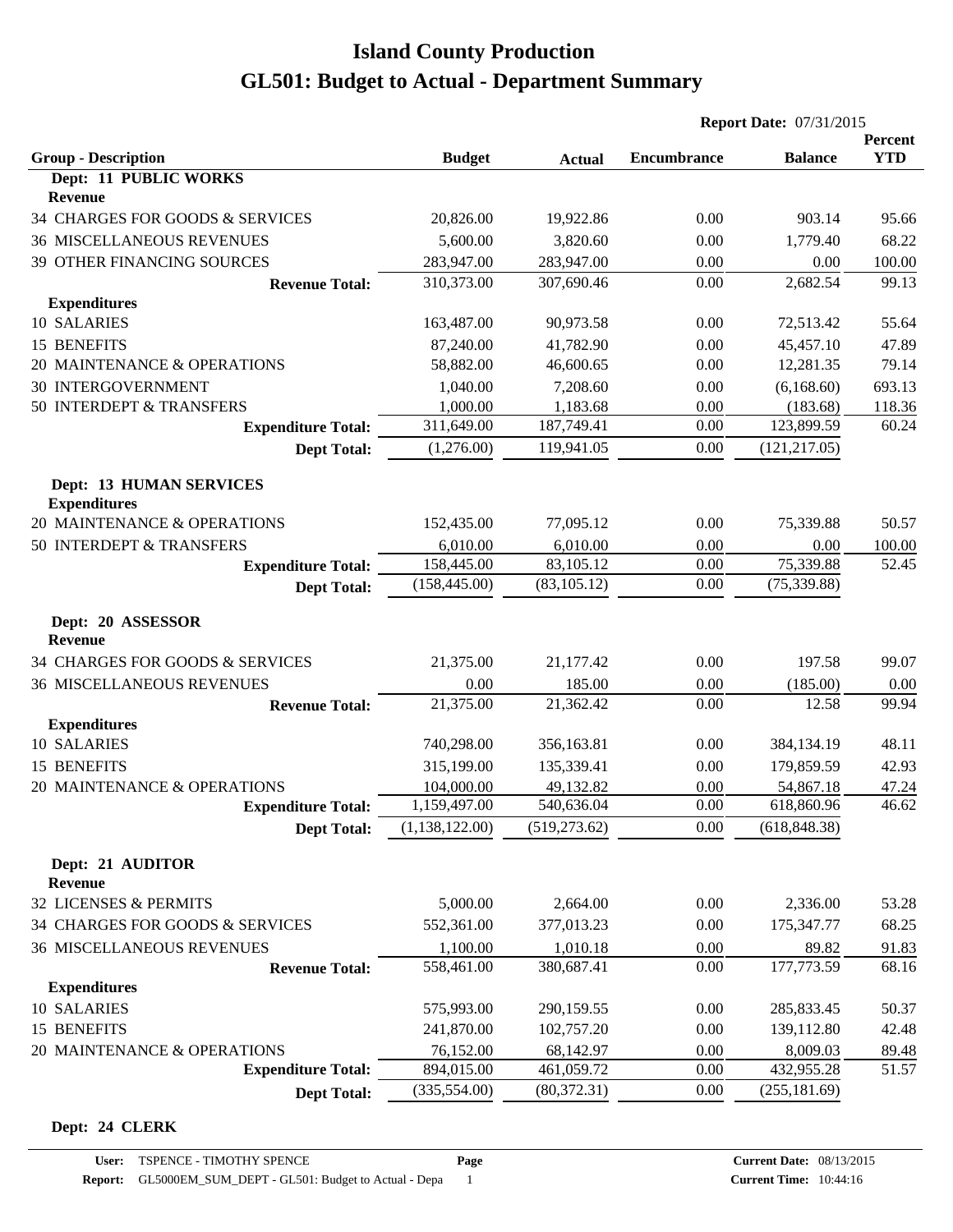|                                                    |                |               | <b>Report Date: 07/31/2015</b> |                  |                       |
|----------------------------------------------------|----------------|---------------|--------------------------------|------------------|-----------------------|
| <b>Group - Description</b>                         | <b>Budget</b>  | <b>Actual</b> | <b>Encumbrance</b>             | <b>Balance</b>   | Percent<br><b>YTD</b> |
| <b>Revenue</b>                                     |                |               |                                |                  |                       |
| 33 INTERGOVERMENTAL REVENUES                       | 55,100.00      | 36,480.75     | 0.00                           | 18,619.25        | 66.20                 |
| 34 CHARGES FOR GOODS & SERVICES                    | 262,000.00     | 135,246.88    | 0.00                           | 126,753.12       | 51.62                 |
| <b>35 FINES &amp; PENALTIES</b>                    | 85,900.00      | 42,233.72     | 0.00                           | 43,666.28        | 49.16                 |
| <b>36 MISCELLANEOUS REVENUES</b>                   | 12,000.00      | 5,318.50      | 0.00                           | 6,681.50         | 44.32                 |
| 39 OTHER FINANCING SOURCES                         | 9,000.00       | 9,000.00      | 0.00                           | 0.00             | 100.00                |
| <b>Revenue Total:</b>                              | 424,000.00     | 228,279.85    | 0.00                           | 195,720.15       | 53.83                 |
| <b>Expenditures</b>                                |                |               |                                |                  |                       |
| 10 SALARIES                                        | 365,631.00     | 178,498.64    | 0.00                           | 187, 132. 36     | 48.81                 |
| 15 BENEFITS                                        | 131,013.00     | 57,328.30     | 0.00                           | 73,684.70        | 43.75                 |
| 20 MAINTENANCE & OPERATIONS                        | 39,000.00      | 11,412.88     | 0.00                           | 27,587.12        | 29.26                 |
| <b>Expenditure Total:</b>                          | 535,644.00     | 247,239.82    | 0.00                           | 288,404.18       | 46.15                 |
| <b>Dept Total:</b>                                 | (111, 644.00)  | (18,959.97)   | 0.00                           | (92, 684.03)     |                       |
| Dept: 25 COMMISSIONERS<br><b>Revenue</b>           |                |               |                                |                  |                       |
| <b>36 MISCELLANEOUS REVENUES</b>                   | 0.00           | 50.00         | 0.00                           | (50.00)          | 0.00                  |
| <b>Revenue Total:</b>                              | 0.00           | 50.00         | 0.00                           | (50.00)          | 0.00                  |
| <b>Expenditures</b>                                |                |               |                                |                  |                       |
| 10 SALARIES                                        | 417,413.00     | 222,446.91    | 0.00                           | 194,966.09       | 53.29                 |
| 15 BENEFITS                                        | 163,360.00     | 70,429.24     | 0.00                           | 92,930.76        | 43.11                 |
| 20 MAINTENANCE & OPERATIONS                        | 58,300.00      | 20,706.19     | 0.00                           | 37,593.81        | 35.51                 |
| <b>Expenditure Total:</b>                          | 639,073.00     | 313,582.34    | 0.00                           | 325,490.66       | 49.06                 |
| <b>Dept Total:</b>                                 | (639,073.00)   | (313, 532.34) | 0.00                           | (325,540.66)     |                       |
| <b>Dept: 26 CENTRAL SERVICES</b><br><b>Revenue</b> |                |               |                                |                  |                       |
| <b>36 MISCELLANEOUS REVENUES</b>                   | 0.00           | 0.00          | 0.00                           | 0.00             | 0.00                  |
| <b>Revenue Total:</b>                              | 0.00           | 0.00          | 0.00                           | 0.00             | 0.00                  |
| <b>Expenditures</b>                                |                |               |                                |                  |                       |
| 10 SALARIES                                        | 522,880.00     | 224,008.87    | 0.00                           | 298,871.13       | 42.84                 |
| 15 BENEFITS                                        | 230,224.00     | 95,047.37     | $0.00\,$                       | 135,176.63       | 41.28                 |
| 20 MAINTENANCE & OPERATIONS                        | 640,835.00     | 255,721.58    | 0.00                           | 385,113.42       | 39.90                 |
| <b>40 CAPITAL</b>                                  | 417,300.00     | 101,617.10    | 0.00                           | 315,682.90       | 24.35                 |
| 50 INTERDEPT & TRANSFERS                           | 71,610.00      | 12,559.31     | 0.00                           | 59,050.69        | 17.53                 |
| <b>Expenditure Total:</b>                          | 1,882,849.00   | 688,954.23    | 0.00                           | 1,193,894.77     | 36.59                 |
| <b>Dept Total:</b>                                 | (1,882,849.00) | (688, 954.23) | 0.00                           | (1, 193, 894.77) |                       |
| Dept: 27 CORONER<br><b>Revenue</b>                 |                |               |                                |                  |                       |
| 33 INTERGOVERMENTAL REVENUES                       | 20,000.00      | 0.00          | 0.00                           | 20,000.00        | 0.00                  |
| <b>Revenue Total:</b>                              | 20,000.00      | 0.00          | 0.00                           | 20,000.00        | 0.00                  |
| <b>Expenditures</b>                                |                |               |                                |                  |                       |
| 10 SALARIES                                        | 118,750.00     | 65,417.38     | 0.00                           | 53,332.62        | 55.08                 |
| 15 BENEFITS                                        | 54,480.00      | 25,326.22     | 0.00                           | 29,153.78        | 46.48                 |
| 20 MAINTENANCE & OPERATIONS                        | 102,000.00     | 59,859.05     | 0.00                           | 42,140.95        | 58.68                 |
| <b>Expenditure Total:</b>                          | 275,230.00     | 150,602.65    | 0.00                           | 124,627.35       | 54.71                 |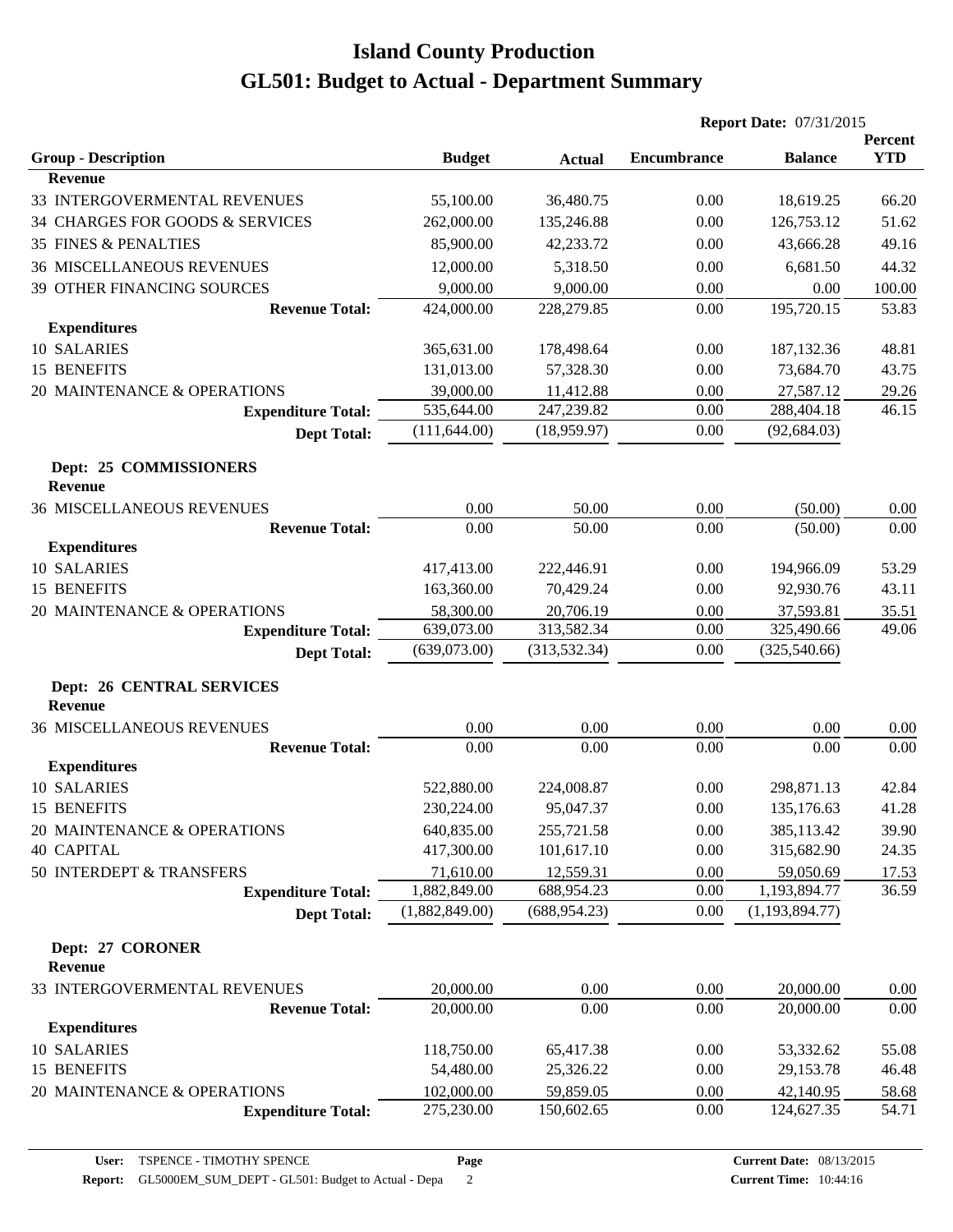|                                                  |                |               | <b>Report Date: 07/31/2015</b> |                |                       |
|--------------------------------------------------|----------------|---------------|--------------------------------|----------------|-----------------------|
| <b>Group - Description</b>                       | <b>Budget</b>  | <b>Actual</b> | <b>Encumbrance</b>             | <b>Balance</b> | Percent<br><b>YTD</b> |
| <b>Dept Total:</b>                               | (255, 230.00)  | (150, 602.65) | 0.00                           | (104, 627.35)  |                       |
|                                                  |                |               |                                |                |                       |
| Dept: 28 FACILITIES MANAGEMENT<br><b>Revenue</b> |                |               |                                |                |                       |
| 34 CHARGES FOR GOODS & SERVICES                  | 75,720.00      | 22,692.15     | 0.00                           | 53,027.85      | 29.96                 |
| 39 OTHER FINANCING SOURCES                       | 48,500.00      | 48,500.00     | 0.00                           | 0.00           | 100.00                |
| <b>Revenue Total:</b>                            | 124,220.00     | 71,192.15     | 0.00                           | 53,027.85      | 57.31                 |
| <b>Expenditures</b>                              |                |               |                                |                |                       |
| 10 SALARIES                                      | 500,984.00     | 250,565.04    | 0.00                           | 250,418.96     | 50.01                 |
| 15 BENEFITS                                      | 254,401.00     | 99,207.07     | 0.00                           | 155,193.93     | 39.00                 |
| 20 MAINTENANCE & OPERATIONS                      | 465,350.00     | 247,744.03    | 0.00                           | 217,605.97     | 53.23                 |
| <b>Expenditure Total:</b>                        | 1,220,735.00   | 597,516.14    | 0.00                           | 623,218.86     | 48.94                 |
| <b>Dept Total:</b>                               | (1,096,515.00) | (526, 323.99) | 0.00                           | (570, 191.01)  |                       |
| Dept: 29 DISTRICT COURT                          |                |               |                                |                |                       |
| <b>Revenue</b>                                   |                |               |                                |                |                       |
| 33 INTERGOVERMENTAL REVENUES                     | 298,000.00     | 137,229.79    | 0.00                           | 160,770.21     | 46.05                 |
| 34 CHARGES FOR GOODS & SERVICES                  | 211,500.00     | 131,486.09    | 0.00                           | 80,013.91      | 62.16                 |
| <b>35 FINES &amp; PENALTIES</b>                  | 485,200.00     | 283,733.53    | 0.00                           | 201,466.47     | 58.47                 |
| <b>36 MISCELLANEOUS REVENUES</b>                 | 26,200.00      | 16,782.36     | 0.00                           | 9,417.64       | 64.05                 |
| 39 OTHER FINANCING SOURCES                       | 50,000.00      | 50,000.00     | 0.00                           | 0.00           | 100.00                |
| <b>Revenue Total:</b>                            | 1,070,900.00   | 619,231.77    | 0.00                           | 451,668.23     | 57.82                 |
| <b>Expenditures</b>                              |                |               |                                |                |                       |
| 10 SALARIES                                      | 725,044.00     | 373,263.21    | 0.00                           | 351,780.79     | 51.48                 |
| 15 BENEFITS                                      | 322,952.00     | 155,912.23    | 0.00                           | 167,039.77     | 48.27                 |
| 20 MAINTENANCE & OPERATIONS                      | 141,010.00     | 50,662.95     | 0.00                           | 90,347.05      | 35.92                 |
| <b>Expenditure Total:</b>                        | 1,189,006.00   | 579,838.39    | 0.00                           | 609,167.61     | 48.76                 |
| <b>Dept Total:</b>                               | (118, 106.00)  | 39,393.38     | 0.00                           | (157, 499.38)  |                       |
| Dept: 36 MISCELLANEOUS<br>Revenue                |                |               |                                |                |                       |
| 34 CHARGES FOR GOODS & SERVICES                  | 0.00           | (25.00)       | 0.00                           | 25.00          | 0.00                  |
| <b>Revenue Total:</b>                            | 0.00           | (25.00)       | 0.00                           | 25.00          | $0.00\,$              |
| <b>Expenditures</b>                              |                |               |                                |                |                       |
| 10 SALARIES                                      | 10,669.00      | 5,595.43      | 0.00                           | 5,073.57       | 52.44                 |
| <b>15 BENEFITS</b>                               | 49,113.00      | 30,893.54     | 0.00                           | 18,219.46      | 62.90                 |
| 20 MAINTENANCE & OPERATIONS                      | 123,320.00     | (3,388.92)    | 0.00                           | 126,708.92     | $-2.74$               |
| <b>30 INTERGOVERNMENT</b>                        | 62,677.00      | 78,405.25     | 0.00                           | (15,728.25)    | 125.09                |
| <b>Expenditure Total:</b>                        | 245,779.00     | 111,505.30    | 0.00                           | 134,273.70     | 45.36                 |
| <b>Dept Total:</b>                               | (245,779.00)   | (111, 530.30) | 0.00                           | (134, 248.70)  |                       |
| Dept: 39 PROSECUTING ATTORNEY<br><b>Revenue</b>  |                |               |                                |                |                       |
| 33 INTERGOVERMENTAL REVENUES                     | 227,733.00     | 101,532.54    | 0.00                           | 126,200.46     | 44.58                 |
| 34 CHARGES FOR GOODS & SERVICES                  | 25,500.00      | 19,934.97     | 0.00                           | 5,565.03       | 78.17                 |
| <b>35 FINES &amp; PENALTIES</b>                  | 400.00         | 908.56        | 0.00                           | (508.56)       | 227.14                |
| 39 OTHER FINANCING SOURCES                       | 13,000.00      | 13,000.00     | 0.00                           | 0.00           | 100.00                |
| <b>Revenue Total:</b>                            | 266,633.00     | 135,376.07    | 0.00                           | 131,256.93     | 50.77                 |
|                                                  |                |               |                                |                |                       |

**Page**

**Report:** GL5000EM\_SUM\_DEPT - GL501: Budget to Actual - Depa 3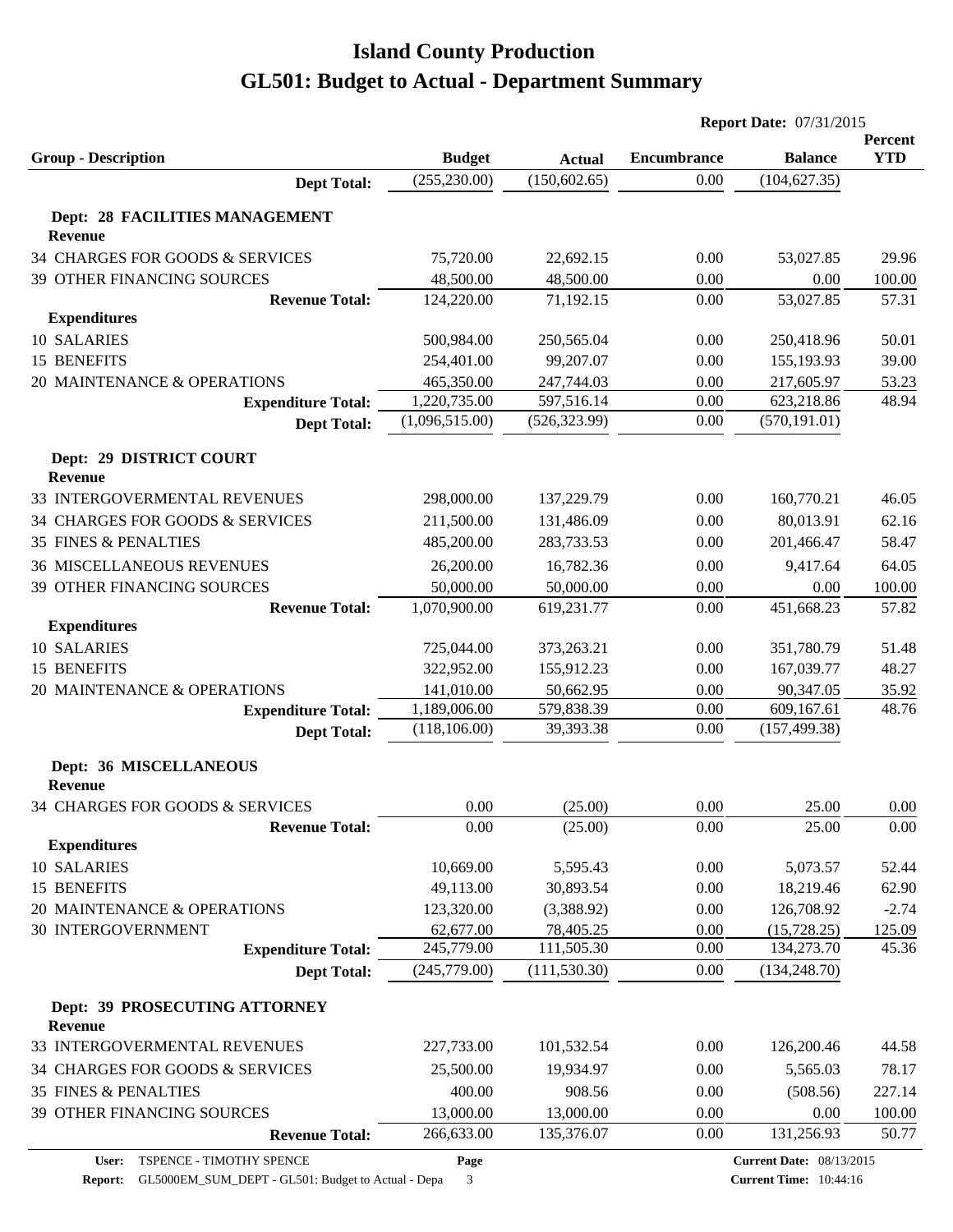|                                             |                |                | <b>Report Date: 07/31/2015</b> |                |                              |
|---------------------------------------------|----------------|----------------|--------------------------------|----------------|------------------------------|
| <b>Group - Description</b>                  | <b>Budget</b>  | <b>Actual</b>  | <b>Encumbrance</b>             | <b>Balance</b> | <b>Percent</b><br><b>YTD</b> |
| <b>Expenditures</b>                         |                |                |                                |                |                              |
| 10 SALARIES                                 | 1,024,406.00   | 546,599.02     | 0.00                           | 477,806.98     | 53.35                        |
| 15 BENEFITS                                 | 410,274.00     | 194,466.73     | 0.00                           | 215,807.27     | 47.39                        |
| 20 MAINTENANCE & OPERATIONS                 | 110,466.00     | 57,804.31      | 0.00                           | 52,661.69      | 52.32                        |
| <b>Expenditure Total:</b>                   | 1,545,146.00   | 798,870.06     | 0.00                           | 746,275.94     | 51.70                        |
| <b>Dept Total:</b>                          | (1,278,513.00) | (663, 493.99)  | 0.00                           | (615,019.01)   |                              |
| Dept: 40 SHERIFF<br><b>Revenue</b>          |                |                |                                |                |                              |
| 32 LICENSES & PERMITS                       | 40,400.00      | 23,707.73      | 0.00                           | 16,692.27      | 58.68                        |
| 33 INTERGOVERMENTAL REVENUES                | 724,522.00     | 514,066.59     | 0.00                           | 210,455.41     | 70.95                        |
| 34 CHARGES FOR GOODS & SERVICES             | 43,600.00      | 26,903.91      | 0.00                           | 16,696.09      | 61.70                        |
| <b>35 FINES &amp; PENALTIES</b>             | 250.00         | 2,065.63       | 0.00                           | (1,815.63)     | 826.25                       |
| <b>36 MISCELLANEOUS REVENUES</b>            | 10,000.00      | 95,139.60      | 0.00                           | (85, 139.60)   | 951.39                       |
| <b>38 NONREVENUES</b>                       | 0.00           | 437.06         | 0.00                           | (437.06)       | 0.00                         |
| 39 OTHER FINANCING SOURCES                  | 725,000.00     | 726,351.13     | 0.00                           | (1,351.13)     | 100.18                       |
| <b>Revenue Total:</b>                       | 1,543,772.00   | 1,388,671.65   | 0.00                           | 155,100.35     | 89.95                        |
| <b>Expenditures</b>                         |                |                |                                |                |                              |
| 10 SALARIES                                 | 4,845,919.00   | 2,767,157.37   | 0.00                           | 2,078,761.63   | 57.10                        |
| 15 BENEFITS                                 | 1,821,231.00   | 842,442.71     | 0.00                           | 978,788.29     | 46.25                        |
| 20 MAINTENANCE & OPERATIONS                 | 930,081.00     | 484,789.10     | 0.00                           | 445,291.90     | 52.12                        |
| 30 INTERGOVERNMENT                          | 602,545.00     | 458,257.35     | 0.00                           | 144,287.65     | 76.05                        |
| <b>40 CAPITAL</b>                           | 104,368.00     | 146,709.34     | 0.00                           | (42, 341.34)   | 140.56                       |
| 50 INTERDEPT & TRANSFERS                    | 62,900.00      | 18,440.82      | 0.00                           | 44,459.18      | 29.31                        |
| <b>Expenditure Total:</b>                   | 8,367,044.00   | 4,717,796.69   | 0.00                           | 3,649,247.31   | 56.38                        |
| <b>Dept Total:</b>                          | (6,823,272.00) | (3,329,125.04) | 0.00                           | (3,494,146.96) |                              |
| Dept: 41 SUPERIOR COURT<br><b>Revenue</b>   |                |                |                                |                |                              |
| 30 USE OF FUND BALANCE/RESERVES             | 8,500.00       | 0.00           | 0.00                           | 8,500.00       | 0.00                         |
| 32 LICENSES & PERMITS                       | 15,000.00      | 6,808.00       | 0.00                           | 8,192.00       | 45.38                        |
| 33 INTERGOVERMENTAL REVENUES                | 284,575.00     | 168,516.99     | 0.00                           | 116,058.01     | 59.21                        |
| 34 CHARGES FOR GOODS & SERVICES             | 18,000.00      | 10,921.33      | 0.00                           | 7,078.67       | 60.67                        |
| <b>36 MISCELLANEOUS REVENUES</b>            | 0.00           | 887.95         | 0.00                           | (887.95)       | 0.00                         |
| <b>Revenue Total:</b>                       | 326,075.00     | 187, 134. 27   | 0.00                           | 138,940.73     | 57.38                        |
| <b>Expenditures</b>                         |                |                |                                |                |                              |
| 10 SALARIES                                 | 829,640.00     | 423,572.44     | 0.00                           | 406,067.56     | 51.05                        |
| 15 BENEFITS                                 | 213,597.00     | 95,348.73      | 0.00                           | 118,248.27     | 44.63                        |
| 20 MAINTENANCE & OPERATIONS                 | 156,639.00     | 72,880.54      | 0.00                           | 83,758.46      | 46.52                        |
| 50 INTERDEPT & TRANSFERS                    | 300,000.00     | 300,000.00     | 0.00                           | 0.00           | 100.00                       |
| <b>Expenditure Total:</b>                   | 1,499,876.00   | 891,801.71     | 0.00                           | 608,074.29     | 59.45                        |
| <b>Dept Total:</b>                          | (1,173,801.00) | (704, 667.44)  | 0.00                           | (469, 133.56)  |                              |
| <b>Dept: 42 TREASURER</b><br><b>Revenue</b> |                |                |                                |                |                              |
| 31 TAXES                                    | 91,000.00      | 87,032.94      | 0.00                           | 3,967.06       | 95.64                        |
| 34 CHARGES FOR GOODS & SERVICES             | 6,030.00       | 4,997.76       | 0.00                           | 1,032.24       | 82.88                        |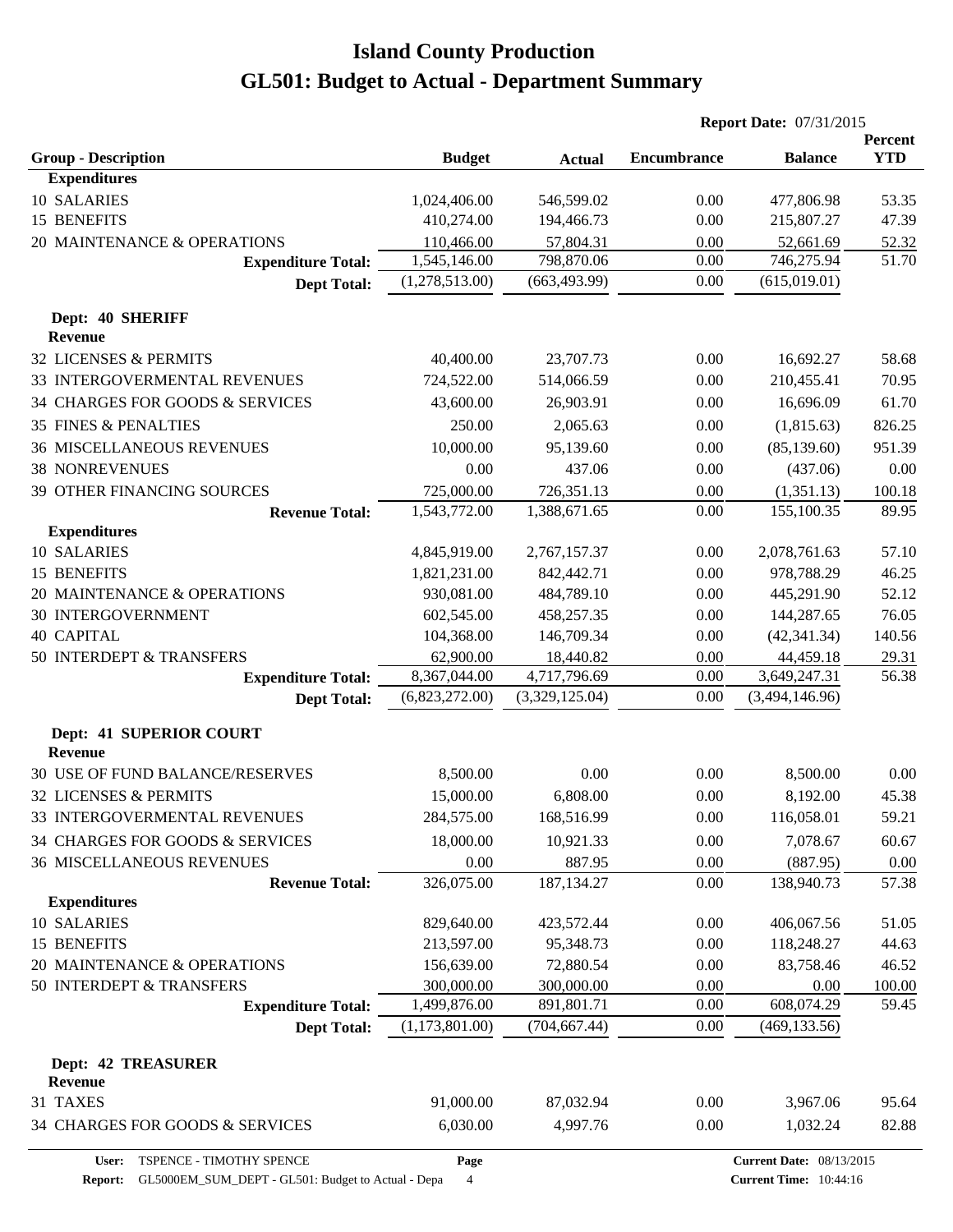|                                                   |               |               |                    | <b>Report Date: 07/31/2015</b>  |                       |  |
|---------------------------------------------------|---------------|---------------|--------------------|---------------------------------|-----------------------|--|
| <b>Group - Description</b>                        | <b>Budget</b> | <b>Actual</b> | <b>Encumbrance</b> | <b>Balance</b>                  | Percent<br><b>YTD</b> |  |
| <b>36 MISCELLANEOUS REVENUES</b>                  | 552,000.00    | 227,023.11    | 0.00               | 324,976.89                      | 41.12                 |  |
| <b>Revenue Total:</b>                             | 649,030.00    | 319,053.81    | 0.00               | 329,976.19                      | 49.15                 |  |
| <b>Expenditures</b>                               |               |               |                    |                                 |                       |  |
| 10 SALARIES                                       | 408,233.00    | 202,790.43    | 0.00               | 205,442.57                      | 49.67                 |  |
| 15 BENEFITS                                       | 162,689.00    | 72,201.99     | 0.00               | 90,487.01                       | 44.38                 |  |
| 20 MAINTENANCE & OPERATIONS                       | 66,775.00     | 43,400.43     | 0.00               | 23,374.57                       | 65.00                 |  |
| <b>40 CAPITAL</b>                                 | 1,500.00      | 0.00          | 0.00               | 1,500.00                        | 0.00                  |  |
| <b>60 DEBT SERVICE</b>                            | 5,000.00      | 1,364.01      | 0.00               | 3,635.99                        | 27.28                 |  |
| <b>Expenditure Total:</b>                         | 644,197.00    | 319,756.86    | 0.00               | 324,440.14                      | 49.63                 |  |
| <b>Dept Total:</b>                                | 4,833.00      | (703.05)      | 0.00               | 5,536.05                        |                       |  |
| Dept: 47 BUDGET<br><b>Expenditures</b>            |               |               |                    |                                 |                       |  |
| 10 SALARIES                                       | 49,600.00     | 26,337.80     | 0.00               | 23,262.20                       | 53.10                 |  |
| 15 BENEFITS                                       | 14,071.00     | 6,802.62      | 0.00               | 7,268.38                        | 48.34                 |  |
| 20 MAINTENANCE & OPERATIONS                       | 5,150.00      | 3,680.71      | 0.00               | 1,469.29                        | 71.47                 |  |
| <b>Expenditure Total:</b>                         | 68,821.00     | 36,821.13     | 0.00               | 31,999.87                       | 53.50                 |  |
| <b>Dept Total:</b>                                | (68, 821.00)  | (36,821.13)   | 0.00               | (31,999.87)                     |                       |  |
| Dept: 48 EMERGENCY MANAGEMENT<br><b>Revenue</b>   |               |               |                    |                                 |                       |  |
| 33 INTERGOVERMENTAL REVENUES                      | 122,500.00    | 114,649.28    | 0.00               | 7,850.72                        | 93.59                 |  |
| <b>Revenue Total:</b>                             | 122,500.00    | 114,649.28    | 0.00               | 7,850.72                        | 93.59                 |  |
| <b>Expenditures</b>                               |               |               |                    |                                 |                       |  |
| 10 SALARIES                                       | 59,544.00     | 30,640.60     | 0.00               | 28,903.40                       | 51.45                 |  |
| 15 BENEFITS                                       | 13,931.00     | 6,452.52      | 0.00               | 7,478.48                        | 46.31                 |  |
| 20 MAINTENANCE & OPERATIONS                       | 134,930.00    | 62,978.55     | 0.00               | 71,951.45                       | 46.67                 |  |
| <b>Expenditure Total:</b>                         | 208,405.00    | 100,071.67    | 0.00               | 108,333.33                      | 48.01                 |  |
| <b>Dept Total:</b>                                | (85,905.00)   | 14,577.61     | 0.00               | (100, 482.61)                   |                       |  |
| Dept: 53 PLANNING<br><b>Revenue</b>               |               |               |                    |                                 |                       |  |
| 32 LICENSES & PERMITS                             | 1,208,750.00  | 656,078.15    | 0.00               | 552,671.85                      | 54.27                 |  |
| 33 INTERGOVERMENTAL REVENUES                      | 190,400.00    | 191,313.89    | 0.00               | (913.89)                        | 100.47                |  |
| 34 CHARGES FOR GOODS & SERVICES                   | 588,715.00    | 389,589.13    | 0.00               | 199,125.87                      | 66.17                 |  |
| <b>36 MISCELLANEOUS REVENUES</b>                  | 300.00        | 143.35        | 0.00               | 156.65                          | 47.78                 |  |
| 39 OTHER FINANCING SOURCES                        | 67,000.00     | 67,000.00     | 0.00               | 0.00                            | 100.00                |  |
| <b>Revenue Total:</b>                             | 2,055,165.00  | 1,304,124.52  | 0.00               | 751,040.48                      | 63.45                 |  |
| <b>Expenditures</b>                               |               |               |                    |                                 |                       |  |
| 10 SALARIES                                       | 1,175,723.00  | 598,629.21    | 0.00               | 577,093.79                      | 50.91                 |  |
| 15 BENEFITS                                       | 503,763.00    | 228,424.00    | 0.00               | 275,339.00                      | 45.34                 |  |
| 20 MAINTENANCE & OPERATIONS                       | 265,039.00    | 96,965.89     | 0.00               | 168,073.11                      | 36.58                 |  |
| <b>Expenditure Total:</b>                         | 1,944,525.00  | 924,019.10    | 0.00               | 1,020,505.90                    | 47.51                 |  |
| <b>Dept Total:</b>                                | 110,640.00    | 380,105.42    | 0.00               | (269, 465.42)                   |                       |  |
| Dept: 54 GENERAL SERVICES ADMIN<br><b>Revenue</b> |               |               |                    |                                 |                       |  |
| 32 LICENSES & PERMITS                             | 18,200.00     | 15,304.00     | 0.00               | 2,896.00                        | 84.08                 |  |
| User: TSPENCE - TIMOTHY SPENCE                    | Page          |               |                    | <b>Current Date: 08/13/2015</b> |                       |  |